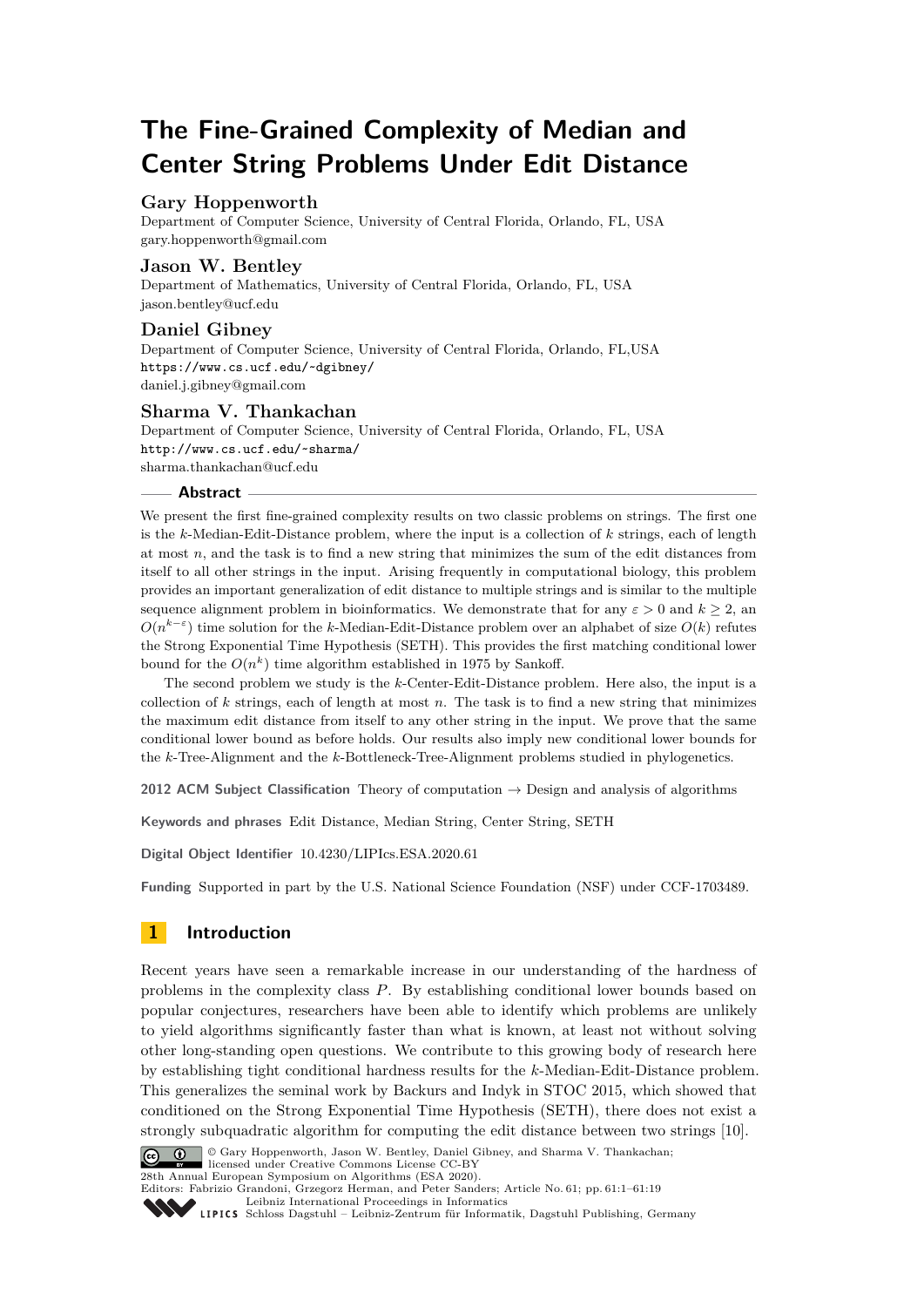#### **61:2 The Fine-Grained Complexity of Median and Center String Problems Under Edits**

 $\blacktriangleright$  **Problem 1** (*k*-Median-Edit-Distance). *Given a set* S of *k strings, each of length at most n.* find a string  $s^*$  (called a median string) that minimizes the sum of edit distances from the *strings in*  $S$  *to*  $s^*$ *. This sum is called the median edit distance.* 

When  $k = 2$  this problem is equivalent to the well-known edit distance problem, whose famous dynamic programming solution was first given in 1965 by Vintsyuk [\[44\]](#page-18-1). An algorithm for solving this problem on *k* strings in time  $O(n^k)$  was then given by Sankoff in 1975 [\[41\]](#page-18-2) in the more general context of tree alignment (mutation trees). Since Sankoff's solution, no algorithms with significantly better time complexity have been developed. This is despite the problem being of practical importance as well as the subject of extensive study [\[29,](#page-17-0) [30,](#page-17-1) [33,](#page-17-2) [38\]](#page-18-3). Compelling reasons for this were finally given 25 years later by Higuera and Casacuberta in 2000 who showed the NP-completeness of the problem over unbounded alphabets [\[20\]](#page-16-1). This result was later strengthened to finite alphabets in [\[42\]](#page-18-4) and then even to binary alphabets in [\[39\]](#page-18-5). In [\[39\]](#page-18-5) it was also shown that the problem is W[1]-hard in *k*. This last result implies it is highly unlikely to find an algorithm with time complexity of the form  $f(k) \cdot N^{O(1)}$ , where *N* is the sum of the lengths of the *k* strings. None of these hardness results, however, rule out the possibility of algorithms where the time complexity is of the form  $O(n^{k-\varepsilon})$ . Nearly five decades after its creation, this paper gives a convincing argument as to why a significant improvement over Sankoff's algorithm is unlikely. Specifically, we show that an  $O(n^{k-\varepsilon})$  time algorithm for any  $\varepsilon > 0$  would refute SETH. We also prove that the same lower bound holds for a related problem known as the *k*-Center-Edit-Distance.

 $\triangleright$  **Problem 2** (*k*-Center-Edit-Distance). *Given a set* S of *k strings, each of length at most n*, *find a string s* ∗ *(called a center string) that minimizes the maximum of edit distances from the strings in*  $S$  *to*  $s^*$ . The maximum edit distance from  $s^*$  to any string in  $S$  is called the *center edit distance.*

Like *k*-Median-Edit-Distance, the *k*-Center-Edit-Distance problem is known to be NPcomplete and W[1]-hard in *k* [\[39\]](#page-18-5). Additionally, *k*-Center-Edit-Distance has been shown to have an  $O(n^{2k})$  time solution [\[39\]](#page-18-5). However, ours are the first fine-grained complexity results for both these problems. Finally, we note that our results imply similar conditional lower bounds for two classic tree alignment problems from phylogenetics called *k*-Tree-Alignment and *k*-Bottleneck-Tree-Alignment [\[18,](#page-16-2) [28,](#page-17-3) [43,](#page-18-6) [45\]](#page-18-7). The *k*-Tree-Alignment (resp. *k*-Bottleneck-Tree-Alignment) problem is defined as follows: given a tree  $\mathcal T$  with  $k$  leaves where each leaf is labeled with a string of length *n*, find an assignment of strings to all internal vertices of  $\mathcal T$ such that the sum (resp. max) of edit distances between adjacent strings/vertices over all edges is minimal. Note that the median (resp. center) edit distance problem on *k* strings is a special case of the *k*-Tree-Alignment (resp. *k*-Bottleneck-Tree-Alignment) problem, specifically when the tree has only one internal vertex.

## **1.1 Related Work**

Recent progress in the field of fine-grained complexity has given us conditional hardness results for many popular problems. The list of problems includes those related to graphs, computational geometry, and strings [\[1,](#page-15-0) [3,](#page-15-1) [4,](#page-15-2) [6,](#page-15-3) [7,](#page-15-4) [8,](#page-16-3) [10,](#page-16-0) [15,](#page-16-4) [17,](#page-16-5) [19,](#page-16-6) [21,](#page-16-7) [24,](#page-17-4) [23,](#page-17-5) [31,](#page-17-6) [32\]](#page-17-7). Reductions based on SETH, such as the one considered here, tend to have a very similar structure. The Orthogonal Vectors problem [\[46\]](#page-18-8) is typically used as an intermediate step in the reduction. The proof we provide here works off a generalized variant of the Orthogonal Vectors problem as used in [\[2\]](#page-15-5). Our work contributes to a growing list of conditional lower bounds for string problems which we describe in more detail below.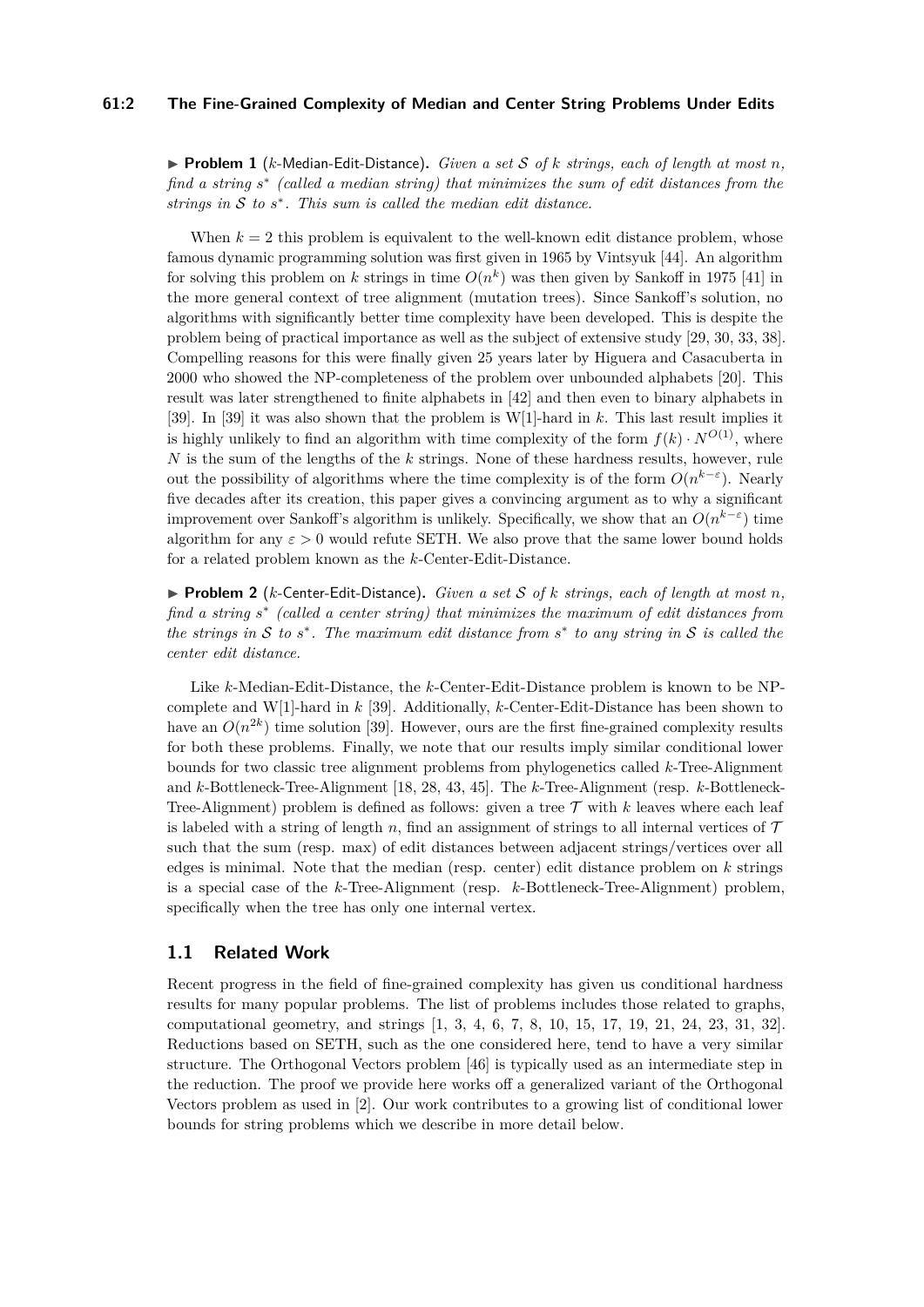Along with the SETH-based lower bound for edit distance by Backurs and Indyk in [\[10\]](#page-16-0), there has been a number of newly appearing conditional lower bounds for string related problems [\[9,](#page-16-8) [12,](#page-16-9) [14,](#page-16-10) [16\]](#page-16-11). Bringmann and Künnemann created a framework by which any string problem which allowed for a particular gadget construction has similar SETH-based lower bounds proven for it [\[13\]](#page-16-12). This framework includes the problems of the longest common subsequence, dynamic time warping, and edit distance under a binary alphabet (less than the four symbols used in the original reduction by Backurs and Indyk). Further work to extend these types of lower bounds to more than two strings was undertaken in [\[2\]](#page-15-5), where it was shown that an algorithm which could find the longest common subsequence on *k* strings in time  $O(n^{k-\epsilon})$  for any  $\varepsilon > 0$  would refute SETH. The study of conditional hardness of problems on *k* strings also includes [\[22\]](#page-16-13), where the longest common increasing subsequence on *k* strings, *k*-LCIS, was studied. Likewise in [\[7\]](#page-15-4) the local alignment problem on *k* strings under sum of pairs was considered. In both of the last two works mentioned, it was shown that an  $O(n^{k-\varepsilon})$  algorithm would refute SETH.

Another notable achievement in this direction is in [\[5\]](#page-15-6), where it was shown that it is possible to weaken the assumptions used to achieve many of these results. They showed that under much weaker conjectures than SETH regarding circuit complexity, many of the same hardness results still hold. In fact, for any problem where the gadgetry of Bringmann and Künnemann can be applied, having a strongly sub-quadratic time algorithm would have drastic implications for our ability to solve satisfiability problems on Boolean circuits much more complex than those required for 3-SAT. Furthermore, their work also demonstrated that if one could shave off arbitrarily large logarithmic factors, it would have drastic implications in the field of circuit complexity. In this same work, they showed that their reduction from branching programs to string problems can be adapted to *k*-LCS, implying circuit-based hardness results apply for LCS on *k* strings.

There exists a close relationship between LCS and edit distance on two strings. Namely, on two strings of lengths *n* and *m*, the edit distance with only the insertion and deletion operations is equal to  $n + m - 2\ell$ , where  $\ell$  is the length of the strings' longest common subsequence. For more than two strings, such a clear relationship (in terms of just lengths and number of edits) seems unlikely. In fact, there exist collections of *k* strings where the lengths of the longest common subsequences are equal, but the median edit distances are not, e.g., with  $k = 3$  and  $n \ge 1$ , the sets  $\{a^n, a^n, b^n\}$  and  $\{a^n, b^n, c^n\}$  both have a longest common subsequence of length zero, while the first has median edit distance *n* and the second has median edit distance 2*n*. Because of this, it seems difficult to parlay the hardness results proven for *k*-LCS into hardness results for *k*-Median-Edit-Distance, even under only insertions and deletions. Hence, the hardness of *k*-Median-Edit-Distance was left open. On the other hand, a 2-approximation for *k*-Median-Edit-Distance can be easily obtained in  $O(k<sup>2</sup>n<sup>2</sup>)$  time: simply choose the string within the collection that minimizes the sum of edit distances from itself to the other strings.

The problem of finding the center string of a set of *k* strings, the string which minimizes the maximum distance from itself to any string in the set, has more often been studied under the Hamming distance metric than the edit distance metric. In this context the problem is typically called the closest string problem [\[25,](#page-17-8) [27,](#page-17-9) [35,](#page-17-10) [36\]](#page-17-11). The problem under the Hamming distance metric is NP-complete [\[34\]](#page-17-12), whereas the median version under Hamming distance can be easily solved in polynomial time. In the cases where this problem has been studied under the edit distance metric, it has made use of a parameter *d*, the maximum distance any solution is allowed to have from an input string. The problem is fixed parameter tractable in *d*, which is the basis of many solutions [\[11,](#page-16-14) [26,](#page-17-13) [37\]](#page-17-14).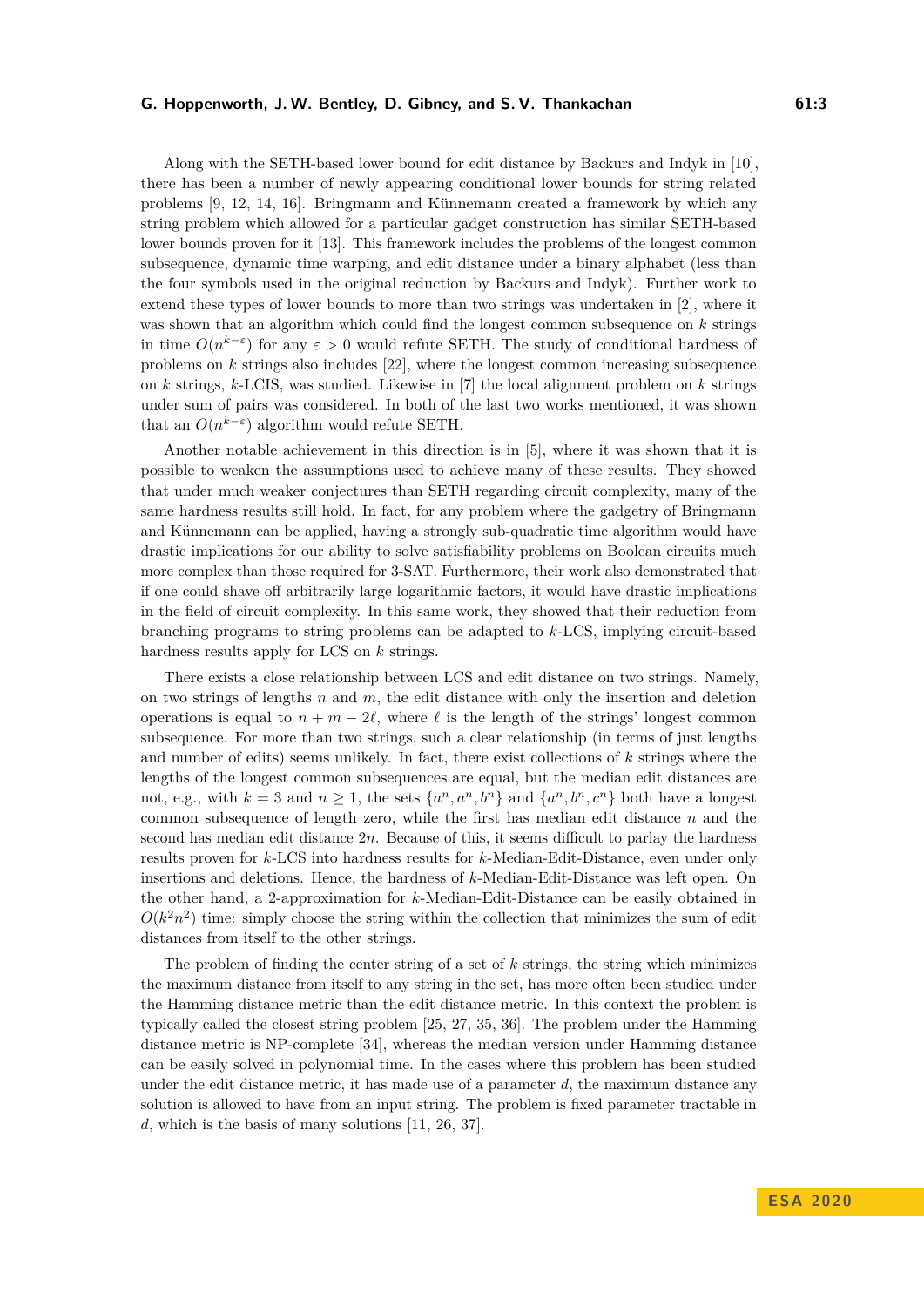## **61:4 The Fine-Grained Complexity of Median and Center String Problems Under Edits**

# **2 Hardness for** *k***-Median-Edit-Distance**

Our reduction will be from the *k*-Most-Orthogonal-Vectors problem, which was first intro-duced in [\[2\]](#page-15-5). It was shown that if it could be solved in  $\mathcal{O}(n^{k-\varepsilon})$  time for some constant  $\varepsilon > 0$ , it would imply new upper bounds for MAX-CNF-SAT that would violate SETH.

▶ **Problem 3** (*k*-Most-Orthogonal-Vectors). *Given*  $k \geq 2$  *sets*  $S_1, S_2, \ldots, S_k$  *each containing n* binary vectors  $v \in \{0,1\}^d$ , and an integer  $r < d$ , are there k vectors  $v_1, v_2, \ldots, v_k$  with  $v_i \in S_i$ *such that their inner product, defined as*  $\sum_{h=1}^{d} \prod_{t \in [1,k]} v_t[h]$ *, is at most r*<sup>*?*</sup> *A collection of vectors that satisfies this property will be called r-far, and otherwise called r-close.*

**Modifying the Vectors.** In our reduction we apply a modification to the vectors in our input sets  $S_1, S_2, \ldots, S_k$ . We prepend  $(r + 1)$  0's to each vector  $v \in S_1$  and  $(r + 1)$  1's to each vector  $v \in S_i$  where  $i > 1$ . Every vector is now of dimension  $d + r + 1 \leq 2d$  and the *k*-Most-Orthogonal-Vectors problem is identical on the original and modified sets.

## **2.1 Technical Overview**

Given sets  $S_1, S_2, \ldots, S_k$  of binary vectors, we will design strings  $T_1, T_2, \ldots, T_k$  such that if there exists a collection of *r*-far vectors in the input, then their median edit distance will be at most a constant *E*<sup>−</sup>. Otherwise, if there does not exist any collection of *r*-far vectors in the input, their median edit distance will be equal to  $E^+$ , where  $E^- < E^+$ . Our strings will be constructed in three levels of increasing scope: coordinate level, vector level, and set level. We use  $EDIT(x_1, x_2, \ldots, x_k)$  to denote the *median edit distance* of *k* strings  $x_1, x_2, \ldots, x_k$ .

- **Coordinate Level:** Given *k* bits  $b_1, b_2, \ldots, b_k$ , we construct *coordinate gadget* strings  $CG<sub>i</sub>(b<sub>i</sub>)$  that can distinguish between the case when  $b_1b_2 \cdots b_k = 0$  and  $b_1b_2 \cdots b_k = 1$ . Specifically, we will show that there exist constants  $C^-$  and  $C^+$  with  $C^- < C^+$  such that if  $b_1b_2 \cdots b_k = 0$ , then EDIT( $CG_1(b_1), CG_2(b_2), \ldots, CG_k(b_k)) = C^-$ , and else if  $b_1b_2 \cdots b_k = 1$ , then EDIT(CG<sub>1</sub>(*b*<sub>1</sub>)*,* CG<sub>2</sub>(*b*<sub>2</sub>)*,* . . . , CG<sub>*k*</sub>(*b<sub>k</sub>*)) = *C*<sup>+</sup>.
- **Vector Level:** Given vectors  $v_1, v_2, \ldots, v_k \in \{0, 1\}^{d+r+1}$ , we construct *vector gadget* strings  $VG_i(v_i)$  for  $i \in [2, k]$  and a slightly more complicated *decision gadget* string  $DG_1(v_1)$  out of our coordinate gadgets. Together these gadgets can determine if the k vectors are *r*-far or not. Specifically, we will show that if  $v_1, v_2, \ldots, v_k$  are *r*-far, then EDIT(DG<sub>1</sub>( $v_1$ ), VG<sub>2</sub>( $v_2$ ), ..., VG<sub>k</sub>( $v_k$ )) ≤ *D*<sup>-</sup> and else if  $v_1, v_2, \ldots, v_k$  are *r*-close, then EDIT(DG<sub>1</sub>( $v_1$ )*,* VG<sub>2</sub>( $v_2$ )*,...,* VG<sub>k</sub>( $v_k$ )) =  $D^+$ *,* where  $D^+$  and  $D^- < D^+$  are constants. Our construction here is a generalization of the work in [\[10\]](#page-16-0) to *k* strings.
- **Set Level:** In the set level step of the reduction, we will build our final strings  $T_1, T_2, \ldots, T_k$  by concatenating our vector level gadgets and adding special  $\hat{s}_i$  symbols. Our final strings will be designed so that if there is an *r*-far collection of vectors  $v_1, v_2, \ldots, v_k$ with  $v_i \in S_i$ , then the corresponding gadgets  $DG_1(v_1)$ ,  $VG_2(v_2)$ ,  $VG_3(v_3)$ , ...,  $VG_k(v_k)$ will align in an optimal edit sequence of our strings. These vector gadgets will have a lower median edit distance, resulting in  $EDIT(T_1, T_2, \ldots, T_k) \leq E^-$ . Otherwise, EDIT $(T_1, T_2, \ldots, T_k) = E^+$ , where  $E^- < E^+$ .

We now present a definition and an associated fact.

I **Definition 4** (Alignment)**.** *Given a particular edit sequence (a sequence of insertions, substitutions, and deletions) on strings*  $x_1, x_2, \ldots, x_k$ *, we say symbol*  $\alpha$  *in*  $x_i$  *is aligned with symbol β in another string x<sup>j</sup> if neither α nor β is deleted but are instead preserved or substituted to correspond to the same symbol. We say a substring s of x<sup>i</sup> is aligned with* substring  $t$  of  $x_j$ , if there exists a pair of aligned characters in  $s$  and  $t$ .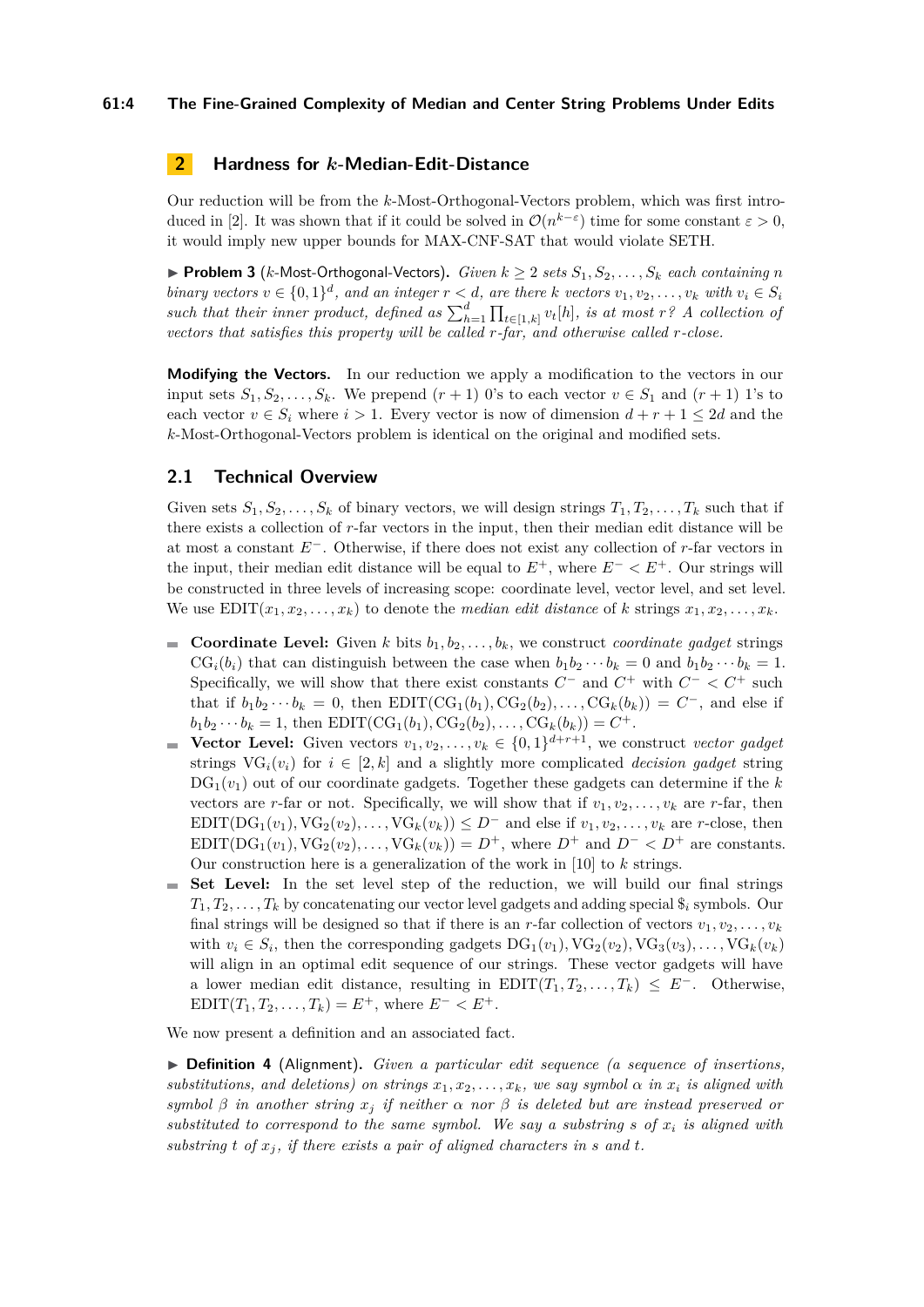The following observation will be used implicitly throughout.

▶ Fact 5 (No criss-crossed alignments). *Consider an edit sequence on a set of strings containing strings x* and *y*. Let  $i_1 < j_1$  and  $i_2 < j_2$  be indices on these strings. If  $x[i_1]$  is aligned with  $y[j_2]$ *, then*  $x[i_2]$  *cannot be aligned with*  $y[j_1]$ *.* 

## **2.2 Coordinate level reduction**

For  $i \in [1, k]$ , we define coordinate gadget strings CG<sub>i</sub> over the alphabet  $\Sigma = \{2_1, 2_2, \ldots, 2_k, 3,$ 4}. Let  $\ell_1 = 10k^2$ . For bits  $b_1, b_2, \ldots, b_k \in \{0, 1\}$ , we define

$$
CGi(bi) := fi(bi) \circ 4^{\ell_1} \circ gi(bi) \circ 4^{\ell_1} \circ hi(bi) \text{ for } i \in [1, k], \text{ where}
$$

$$
f_i(b_i) = \begin{cases} 2_{i+1}^{k-1} & \text{if } b_i = 1, i < k \\ 2_1^{k-1} & \text{if } b_i = 1, i = k \\ 2_i^{k-1} & \text{if } b_i = 0 \end{cases} \quad g_i(b_i) = \begin{cases} 3^{k-1} & \text{if } b_i = 1 \\ 2_i^{k-1} & \text{if } b_i = 0 \end{cases} \quad h_i(b_i) = \begin{cases} 2_i^k & \text{if } b_i = 1 \\ \bigcirc_{j=1}^k 2_j & \text{if } b_i = 0 \end{cases}
$$

We present the following examples on  $k = 3$  to aid in the understanding of our  $CG<sub>i</sub>(b<sub>i</sub>)$ .

| $b_1, b_2, b_3$ | $f_1(b_1), f_2(b_2), f_3(b_3)$ | $g_1(b_1), g_2(b_2), g_3(b_3)$ | $h_1(b_1), h_2(b_2), h_3(b_3)$          | $EDIT(CG_1(b_1), \cdot, \cdot)$ |
|-----------------|--------------------------------|--------------------------------|-----------------------------------------|---------------------------------|
| 1, 1, 1         | $2_22_2, 2_32_3, 2_12_1$       | 33, 33, 33                     | $2_12_12_1$ , $2_22_22_2$ , $2_32_32_3$ | $4+0+6=10$                      |
| 0, 1, 1         | $2_12_1, 2_32_3, 2_12_1$       | $2_12_1, 33, 33$               | $2_12_22_3$ , $2_22_22_2$ , $2_32_32_3$ | $2+2+4=8$                       |
| 0, 0, 0         | $2_12_1, 2_22_2, 2_32_3$       | $2_12_1, 2_22_2, 2_32_3$       | $2_12_22_3$ , $2_12_22_3$ , $2_12_22_3$ | $4+4+0=8$                       |

<span id="page-4-0"></span>► **Lemma 6.** *Let*  $C^- = 2(k-1)^2$  *and let*  $C^+ = C^- + (k-1) = (2k-1)(k-1)$ *. Then* 

$$
EDIT(CG_1(b_1), CG_2(b_2), \ldots, CG_k(b_k)) = \begin{cases} C^+ & \text{if } b_1b_2\cdots b_k = 1 \\ C^- & \text{otherwise} \end{cases}
$$

**Proof.** For the remainder of this proof, let  $\pi = b_1 + b_2 + \cdots + b_k \in [0, k]$ .

 $\triangleright$  Claim 7. The median edit distance of our  $f_i$  gadgets is

$$
EDIT(f_1(b_1),...,f_k(b_k)) = \begin{cases} (k-1)^2 & \text{if } \pi = 0 \text{ or } k\\ (k-1)(k-2) & \text{otherwise} \end{cases}
$$

 $\triangleright$  Claim 8. The median edit distance of our  $g_i$  gadgets is

$$
EDIT(g_1(b_1),...,g_k(b_k)) = \begin{cases} (k-1)^2 & \text{if } \pi = 0\\ (k-1)(k-\pi) & \text{otherwise} \end{cases}
$$

 $\triangleright$  Claim 9. The median edit distance of our  $h_i$  gadgets is  $EDIT(h_1(b_1), \ldots, h_k(b_k)) = (k-1)\pi$ .

We have chosen  $\ell_1$  to be sufficiently large that all  $f_i$ ,  $g_i$ , and  $h_i$  gadgets align only with gadgets of their own type. Therefore,

$$
EDIT(CG_1(b_1),...,CG_k(b_k)) = \begin{cases} (k-1)^2 + (k-1)^2 + 0 & \pi = 0\\ (k-1)(k-2) + (k-1)(k-\pi) + (k-1)\pi & 0 < \pi < k\\ (k-1)^2 + 0 + (k-1)k & \pi = k \end{cases}
$$

A simple calculation will show that  $EDIT(CG_1(b_1), \ldots, CG_k(b_k))$  is  $C^-$  when  $\pi < k$  (and hence  $b_1b_2\cdots b_k=0$  and is  $C^+$  when  $\pi = k$  (and hence  $b_1b_2\cdots b_k=1$ ).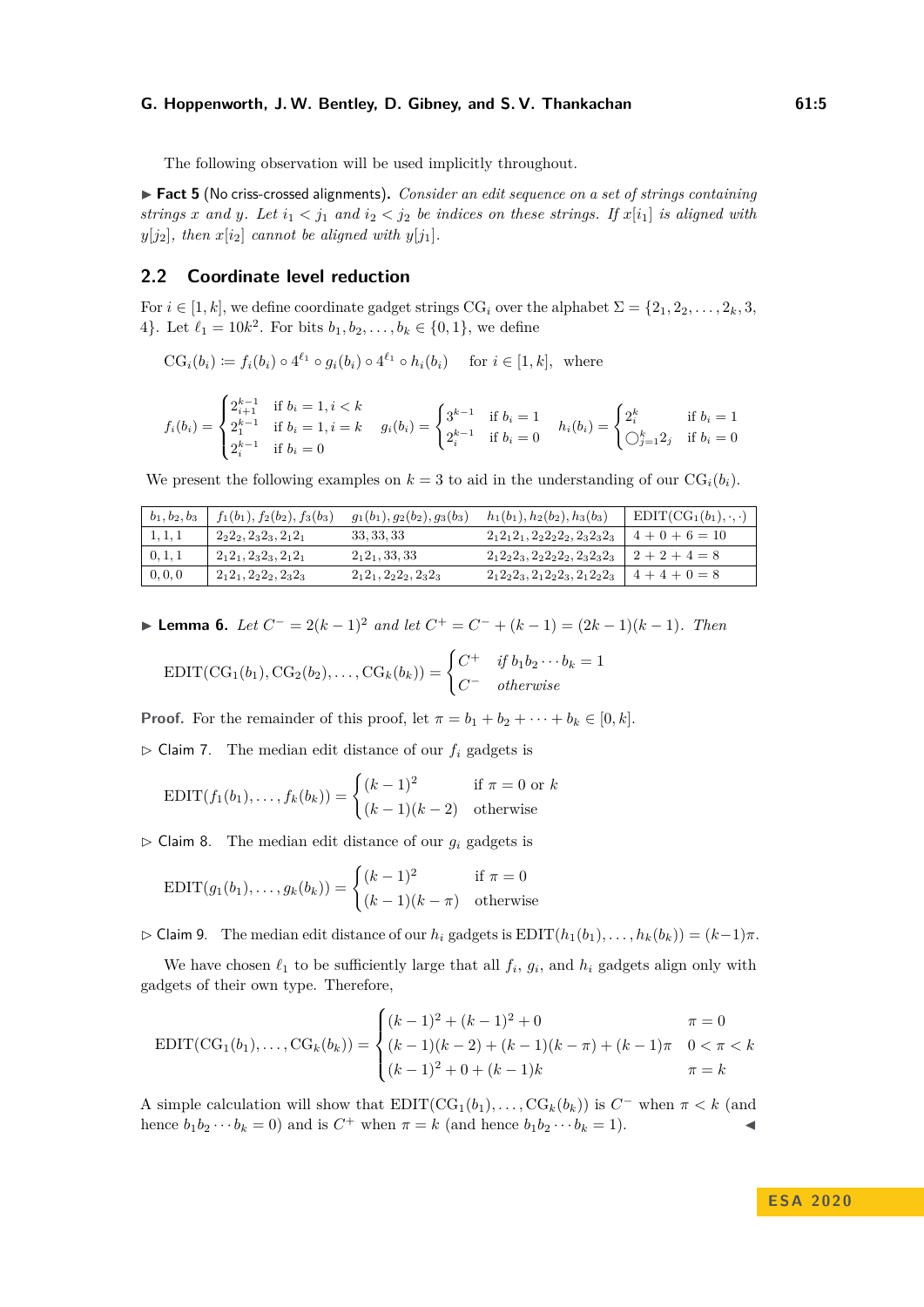#### **61:6 The Fine-Grained Complexity of Median and Center String Problems Under Edits**

## **2.3 Vector level reduction**

At this step of the reduction we are given binary vectors  $v_1, v_2, \ldots, v_k \in \{0, 1\}^{d+r+1}$  and we want to determine whether or not they are *r*-far. We accomplish this by constructing vector level gadgets that will have a "lower" median edit distance if the vectors are *r*-far. Let integer parameters  $\ell_2 = 10d\ell_1$  and  $\ell_3 = (10\ell_2)^2$ . For vectors  $v_1, v_2, \ldots, v_k$ , we define

 $VG_i(v_i) := 6^{\ell_3} \circ M_i(v_i) \circ 6^{\ell_3}$  $\iota^{2}$  where  $M_i(v_i) = \bigcirc_{j \in [1, d+r+1]} (5^{\ell_2} \circ \text{CG}_i(v_i[j]) \circ 5^{\ell_2})$ 

Observe that the vector gadget of a vector  $v_i$  is just the concatenation of the coordinate gadgets corresponding to each coordinate in  $v_i$ , along with some additional padding symbols. It follows that the median edit distance of  $VG_1(v_1)$ ,  $VG_2(v_2)$ , ...,  $VG_k(v_k)$  will be proportional to the inner product of  $v_1, v_2, \ldots, v_k$ . This is promising because we can now argue about whether or not  $v_1, v_2, \ldots, v_k$  are *r*-far based on the median edit distance of the VG<sub>*i*</sub>( $v_i$ )'s (a "lower" distance implies the vectors are *r*-far and a "higher" distance implies the vectors are *r*-close). Unfortunately, vectors with a very large inner product will result in a large median edit distance, which could interfere with our ability to detect *r*-far vectors in the next step of our reduction. What is desired here is to have vector level gadgets with a fixed "higher" median edit distance when the vectors are *r*-close. We achieve this by replacing  $VG_1(v_1)$ with a decision gadget  $DG_1(v_1)$  that will ensure that no matter how large the inner product of a collection of *r*-close vectors, the median edit distance of their corresponding gadgets will be a constant  $D^+$ . For vector  $v_1$ , we define

$$
\mathrm{DG}_1(v_1) := 7^{\ell_3} \circ M_1(v_1) \circ 6^{\ell_3} \circ M_1(\theta) \circ 7^{\ell_3}, \quad \theta \in \{0,1\}^{d+r+1} \text{ and } \theta[i] = \begin{cases} 1 & i \leq r+1 \\ 0 & \text{else} \end{cases}
$$

The key properties of our vector level gadgets are captured in Lemma [10](#page-5-0) and Lemma [11.](#page-6-0) In both proofs we let  $m = |M_i| = (d + r + 1)(2\ell_2 + 2\ell_1 + 3k - 2)$ , and we define  $D^ 2\ell_3 + m + (d+1)C^- + rC^+$  and  $D^+ = D^- + (k-1)$ .

<span id="page-5-0"></span>▶ **Lemma 10.** *For any given r-far vectors*  $v_1, v_2, ..., v_k \in \{0, 1\}^{d+r+1}$ , EDIT( $DG_1(v_1)$ ,  $VG_2(v_2)$ ,  $VG_3(v_3)$ , . . . ,  $VG_k(v_k)$ ) ≤ *D*<sup>-</sup>.

**Proof.** To upper bound the median edit distance of our *k* strings by *D*<sup>−</sup>, we must give a complete edit sequence of our strings that requires  $D^{-}$  or fewer edits. Let  $v_1, v_2, \ldots, v_k$  be *r*-far vectors. We decide to align  $VG_2(v_2)$ ,  $VG_3(v_3)$ , ...,  $VG_k(v_k)$  with the  $7^{\ell_3} \circ M_1(v_1) \circ 6^{\ell_3}$ substring of  $DG_1(v_1)$  as in Figure [1.](#page-5-1)

<span id="page-5-1"></span>

**Figure 1** An optimal alignment of  $DG_1(v_1)$ ,  $VG_2(v_2)$ , ...,  $VG_k(v_k)$  when  $v_1, v_2, \ldots, v_k$  are *r*-far.

First we delete  $M_1(\theta) \circ 7^{\ell_3}$  from  $DG_1(v_1)$  in  $m+\ell_3$  edits. Then we substitute all the 7 symbols in the  $7^{\ell_3}$  prefix of  $DG_1(v_1)$  to 6 symbols in  $\ell_3$  edits. Finally, we must edit substrings  $M_1(v_1), M_2(v_2), \ldots, M_k(v_k)$  to be the same. Each  $M_i(v_i)$  contains  $d + r + 1$  coordinate gadgets, and for  $j \in [1, d + r + 1]$ , we choose to align the *j*th leftmost coordinate gadgets of all  $M_i(v_i)$  for  $i \in [1, k]$ . Note that the inner product of  $v_1, v_2, \ldots, v_k$  is less than or equal to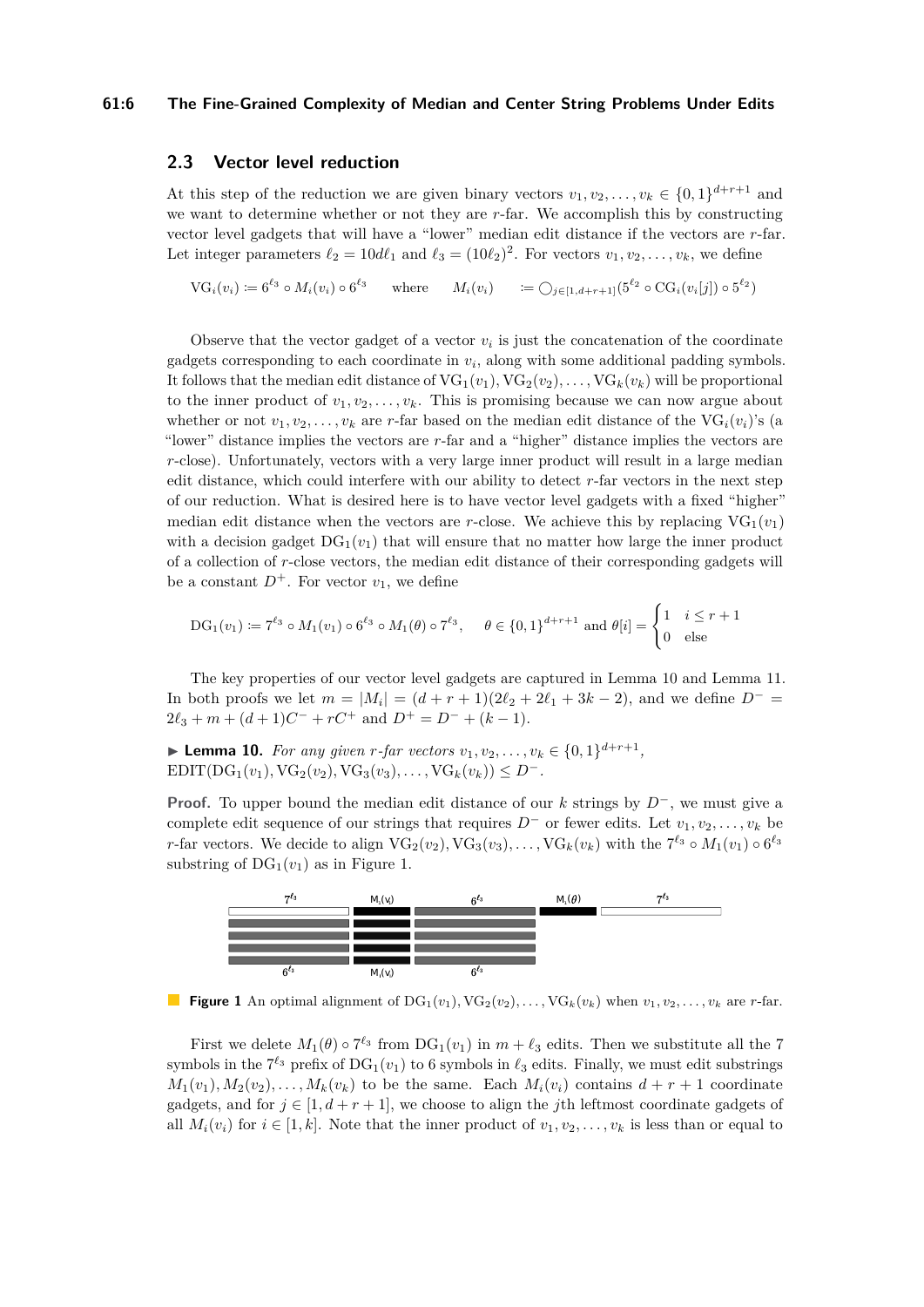*r* because the vectors are *r*-far. It follows that we will have no more than *r* alignments of coordinate gadgets with cost  $C^+$  and at least  $d+1$  alignments with cost  $C^-$  (recall Lemma [6\)](#page-4-0). Then  $EDIT(M_1(v_1), M_2(v_2), \ldots, M_k(v_k)) \leq (d+1)C^- + rC^+$ . The total number of edits performed in this edit sequence is at most  $2\ell_3 + m + (d+1)C^- + rC^+ = D^-$ . <br>●

We note that if  $v_1, v_2, \ldots, v_k$  are *r*-close and as a result have an inner product greater than *r*, the optimal edit sequence of  $DG_1(v_1), NG_2(v_2), \ldots, VG_k(v_k)$  will align strings  $VG_2(v_2), VG_3(v_3),\ldots,VG_k(v_k)$  with the  $6^{\ell_3} \circ M_1(\theta) \circ 7^{\ell_3}$  substring of  $DG_1(v_1)$  as in Fig. [2.](#page-6-1)

<span id="page-6-1"></span>

**Figure 2** An optimal alignment of  $DG_1(v_1), NG_2(v_2), \ldots, VG_k(v_k)$  when  $v_1, v_2, \ldots, v_k$  are *r*-close.

<span id="page-6-0"></span>▶ **Lemma 11.** *For any given r-close vectors*  $v_1, v_2, ..., v_k \in \{0, 1\}^{d+r+1}$ ,  $E$ DIT( $DG_1(v_1)$ ,  $VG_2(v_2)$ ,  $VG_3(v_3)$ , ...,  $VG_k(v_k) = D^+$ .

**Proof.** The proof of Lemma [11](#page-6-0) is a straightforward generalization of the vector gadget proof in [\[10\]](#page-16-0) to *k* strings. In the course of this proof we will make use of the fact that for any subset  $x_{i_1}, x_{i_2}, \ldots, x_{i_j}$  of strings  $x_1, x_2, \ldots, x_k$ ,  $EDIT(x_{i_1}, x_{i_2}, \ldots, x_{i_j}) \leq EDIT(x_1, x_2, \ldots, x_k)$ .

 $\triangleright$  Claim 12. EDIT(DG<sub>1</sub>(*v*<sub>1</sub>)*,* VG<sub>2</sub>(*v*<sub>2</sub>)*,* VG<sub>3</sub>(*v*<sub>3</sub>)*...*, VG<sub>k</sub>(*v*<sub>k</sub>)) < *D*<sup>+</sup>

Subproof. Note that the inner product of  $\theta$ ,  $v_2$ ,  $v_3$ , ...,  $v_k$  is equal to  $r+1$  by the definition of  $\theta$ and our modifications to the input vectors. Then we can align  $VG_2(v_2)$ ,  $VG_3(v_3)$ , ...,  $VG_k(v_k)$ with the  $6^{\ell_3} \circ M_1(\theta) \circ 7^{\ell_3}$  substring of  $DG_1(v_1)$  in a manner analogous to our edit sequence in Lemma [10.](#page-5-0)

Now we "just" need to prove that  $EDIT(DG_1(v_1), VG_2(v_2), \ldots, VG_k(v_k)) \geq D^+$ . We proceed by cases on the alignments of the  $M_i(v_i)$  substrings.

 $\triangleright$  Claim 13. EDIT(DG<sub>1</sub>(*v*<sub>1</sub>)*,* VG<sub>2</sub>(*v*<sub>2</sub>)*,* VG<sub>3</sub>(*v*<sub>3</sub>)*...*, VG<sub>k</sub>(*v*<sub>k</sub>))  $\geq D^+$ 

Subproof. We have the following cases to consider.

- **Case 1:** The  $M_i(v_i)$  substring of some VG<sub>i</sub> $(v_i)$  gadget with  $i > 1$  has alignments with both substrings  $7^{\ell_3} \circ M_1(v_1)$  and  $M_1(\theta) \circ 7^{\ell_3}$  of DG<sub>1</sub>( $v_1$ ). In this case, the cost induced by the symbols in the  $7^{\ell_3}$  prefix and suffix of  $DG_1(v_1)$  and the  $6^{\ell_3}$  substring of  $DG_1(v_1)$ is  $\ell_3$  each, so EDIT(VG<sub>*i*</sub>( $v_i$ ), DG<sub>1</sub>( $v_1$ ))  $\geq 3\ell_3 > D^+$ . Our lower bound is satisfied. Note that since the inequality is strict, this case will not occur in an optimal edit sequence.
- **Case 2:** The  $M_i(v_i)$  substring of some  $\text{VG}_i(v_i)$  gadget with  $i > 1$  does not have any alignments with the  $7^{\ell_3} \circ M_1(v_1)$  substring of  $DG_1(v_1)$ .
- **Case 2.1:** The  $M_i(v_i)$  substring of some  $VG_i(v_i)$  gadget with  $j > 1$  does not have any alignments with substring  $M_1(\theta) \circ 7^{\ell_3}$  of  $DG_1(v_1)$ . We will consider

EDIT( $\text{VG}_i(v_i), \text{VG}_j(v_j), \text{DG}_1(v_1)$ ), which is the same as  $\text{EDIT}(\text{VG}_i(v_i), \text{DG}_1(v_1))$  when  $i = j$ . The  $M_i(v_i)$  substring of  $VG_i(v_i)$  has no alignments with the  $7^{\ell_3} \circ M_1(v_1)$  substring of  $DG_1(v_1)$ . Therefore at least  $D_1 = \ell_3 + m$  edits need to be performed between the  $6^{\ell_3}$  prefix of VG<sub>*i*</sub>(*v<sub>i</sub>*) and the  $7^{\ell_3} \circ M_1(v_1)$  prefix of VG<sub>1</sub>(*v*<sub>1</sub>). Likewise, the  $M_j(v_j)$ substring of  $VG_j(v_j)$  has no alignments with the  $M_1(\theta) \circ 7^{\ell_3}$  substring of  $DG_1(v_1)$ , and so at least  $D_1$  edits need to be performed between the  $6^{\ell_3}$  suffix of  $\text{VG}_j(v_j)$  and the  $M_1(\theta) \circ 7^{\ell_3}$  suffix of DG<sub>1</sub>(*v*<sub>1</sub>). The above edit costs are disjoint, and it follows that EDIT(VG<sub>*i*</sub>(*v<sub>i</sub>*)</sub>, VG<sub>*j*</sub>(*v<sub>j</sub>*), DG<sub>1</sub>(*v*<sub>1</sub>))  $\geq 2D_1 > D^+$ . Our lower bound is satisfied.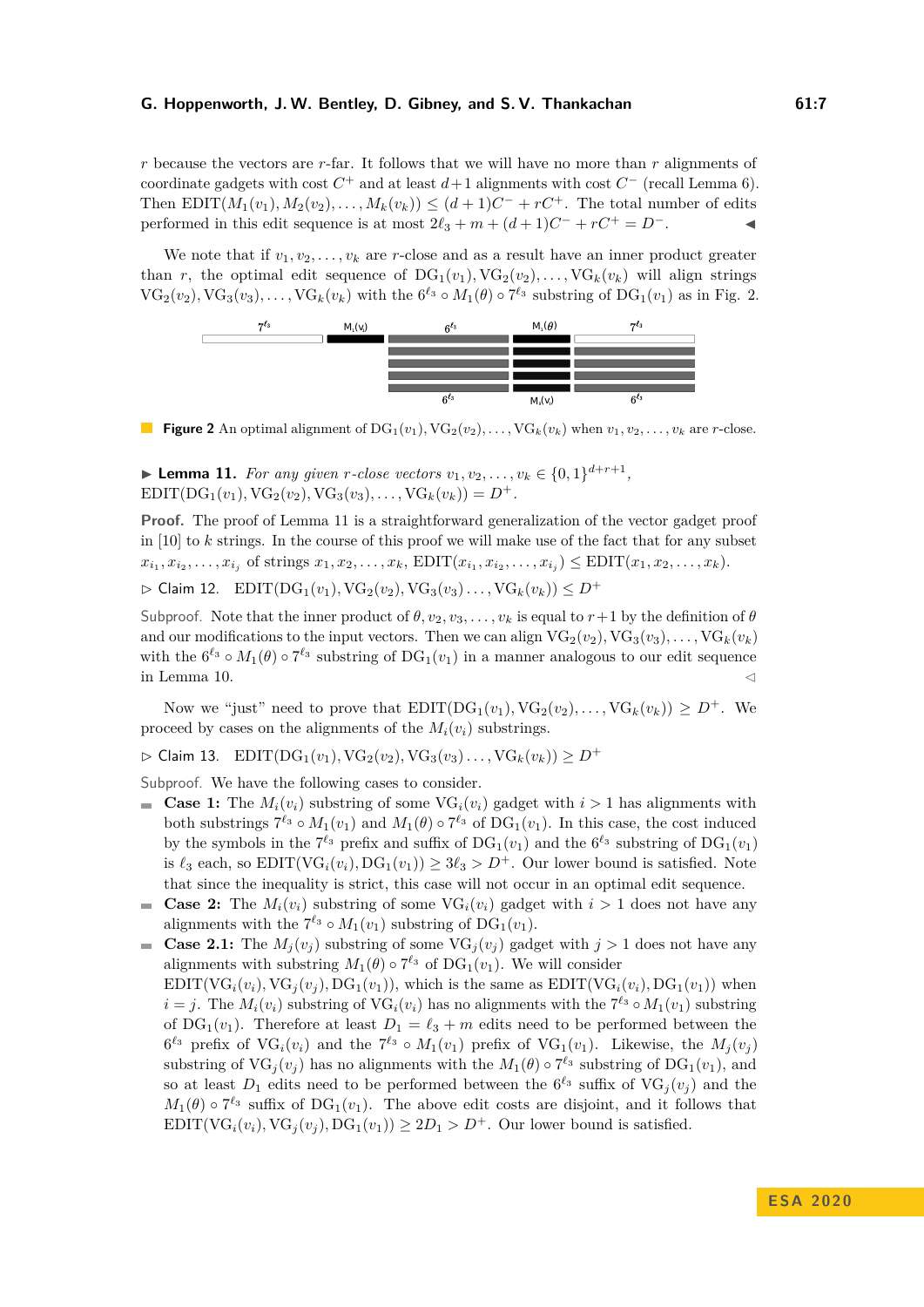## **61:8 The Fine-Grained Complexity of Median and Center String Problems Under Edits**

- Gase 2.2: We consider the complement of Case 2.1: the  $M_i(v_i)$  substrings of all  $VG_i(v_i)$ gadgets with  $i > 1$  have alignments with the substring  $M_1(\theta) \circ 7^{\ell_3}$  of  $DG_1(v_1)$ . By our analysis in Case 1, we may now assume that the  $M_i(v_i)$  substrings of all VG<sub>*i*</sub>( $v_i$ ) gadgets with  $i > 1$  do not have alignments with the  $7^{\ell_3} \circ M_1(v_1)$  substring of  $DG_1(v_1)$ . Then by our argument in Case 2.1, at least  $D_1$  edits must be performed on the  $6^{\ell_3}$  prefix of  $VG_i(v_i)$  and the  $7^{\ell_3} \circ M_1(v_1)$  prefix of  $VG_1(v_1)$ . Additionally, note that all  $VG_i(v_i)$  share the suffix  $6^{\ell_3}$ , whereas  $DG_1(v_1)$  has suffix  $7^{\ell_3}$ . It follows that at least  $D_2 = \ell_3$  edits are needed to edit  $DG_1(v_1), NG_2(v_2), \ldots, VG_k(v_k)$  to have the same suffix. Furthermore, these edits are disjoint from the  $D_1$  edits performed on the prefixes of  $DG_1(v_1)$  and the  $VG_i(v_i)$ . We have shown that at least  $D_1 + D_2 = 2\ell_3 + m$  edits are required to align  $DG_1(v_1), NG_2(v_2), \ldots, VG_k(v_k)$ . Now all we must do is lower bound the edits internal to our  $M_i(v_i)$  substrings. Recall that our  $M_i(v_i)$  substrings are composed of  $d + r + 1$ coordinate gadgets  $CG<sub>i</sub>(v<sub>i</sub>[j])$ .
	- **Case 2.2.1:** There is some  $\text{VG}_i(v_i)$  gadget with  $i > 1$  such that there are some  $j, \ell \in [1, d + r + 1]$  with  $j \neq \ell$  such that the *j*th leftmost coordinate gadget of  $M_i(v_i)$ is aligned with the  $\ell$ th leftmost coordinate gadget of the  $M_1(\theta)$  in VG<sub>1</sub>( $v_1$ ). Then we incur an edit cost of at least  $2\ell_2$  from the 5 symbols between the coordinate gadgets. It follows that  $EDIT(DG_1(v_1), VG_2(v_2),...,VG_k(v_k)) \ge D_1 + D_2 + 2\ell_2 > D^+$ . Our lower bound is satisfied.
	- **Case 2.2.2:** We now consider the complement of Case 2.2.1. For all  $i \in [1, d + r + 1]$ , the *i*th leftmost coordinate gadget of  $M_i(v_i)$  for all  $j > 1$  is either aligned with the *i*th leftmost coordinate gadget of  $M_1(\theta)$  or it's not aligned with any coordinate gadget of  $M_1(\theta)$ .
		- **∗** For all *i* ∈ [1*, d* + *r* + 1] we analyze the edit costs of the *i*th leftmost coordinate gadgets in  $M_1(\theta), M_2(v_2), \ldots, M_k(v_k)$ . If the *i*th leftmost coordinate gadgets of all  $M_i(v_i)$  for  $j > 1$  are aligned with the *i*th leftmost coordinate gadget of  $M_1(\theta)$ . Then by the transitivity of the alignment relation, we have that the *i*th coordinate gadgets of  $M_1(\theta), M_2(v_2), \ldots, M_k(v_k)$  are aligned. By our analysis of the coordinate gadgets in Lemma [6,](#page-4-0) this alignment of coordinate gadgets will incur cost at least *C* <sup>−</sup> if  $\theta[i]v_2[i]v_3[i] \dots v_k[i] = 0$ , and else incur cost at least  $C^+$  if  $\theta[i]v_2[i]v_3[i] \dots v_k[i] = 1$ .
		- **\*** Else for some  $M_i(v_i)$  with  $j > 1$ , the *i*th leftmost coordinate gadget  $CG_i(v_i[i])$  is not aligned with any coordinate gadget of  $M_1(\theta)$ , then it incurs cost  $|\text{CG}_j(v_j[i])| \geq C^+$ .

Combining our case analysis for all  $d + r + 1$  coordinate gadgets, we see that they collectively incur a cost of at least  $D_3 = (r+1)C^+ + dC^-$ , since the inner product of vectors  $\theta$ ,  $v_2$ ,  $v_3$ , ...,  $v_k$  is  $r + 1$  (follows from our modification of the input vectors and our definition of *θ*). Then  $D_1 + D_2 + D_3 = D^+$ , and since the edits from  $D_1, D_2$ , and  $D_3$ are all necessarily disjoint, we have that  $EDIT(DG_1(v_1), VG_2(v_2), \ldots, VG_k(v_k)) \geq D^+$ .

**Case 3:** The  $M_i(v_i)$  substring of some  $\text{VG}_i(v_i)$  with  $i > 1$  does not have alignments with the  $M_1(\theta) \circ 7^{\ell_3}$  substring of DG<sub>1</sub>(*v*<sub>1</sub>). This case is symmetric to Case 2, with the only difference being that we have substring  $M_1(v_1)$  as opposed to  $M_1(\theta)$ . Since we assumed that  $v_1, v_2, \ldots, v_k$  are *r*-close and hence have an inner product greater than or equal to  $r + 1$ , it must be the case that  $EDIT(DG_1(v_1), VG_2(v_2), \ldots, VG_k(v_k)) \ge D^+$ .

We have shown in every case that  $EDIT(DG_1(v_1), VG_2(v_2), \ldots, VG_k(v_k)) \ge D^+$ , so we conclude that  $EDIT(DG_1(v_1), VG_2(v_2),...,VG_k(v_k)) = D^+$ .

This completes the proof of Lemma [11.](#page-6-0)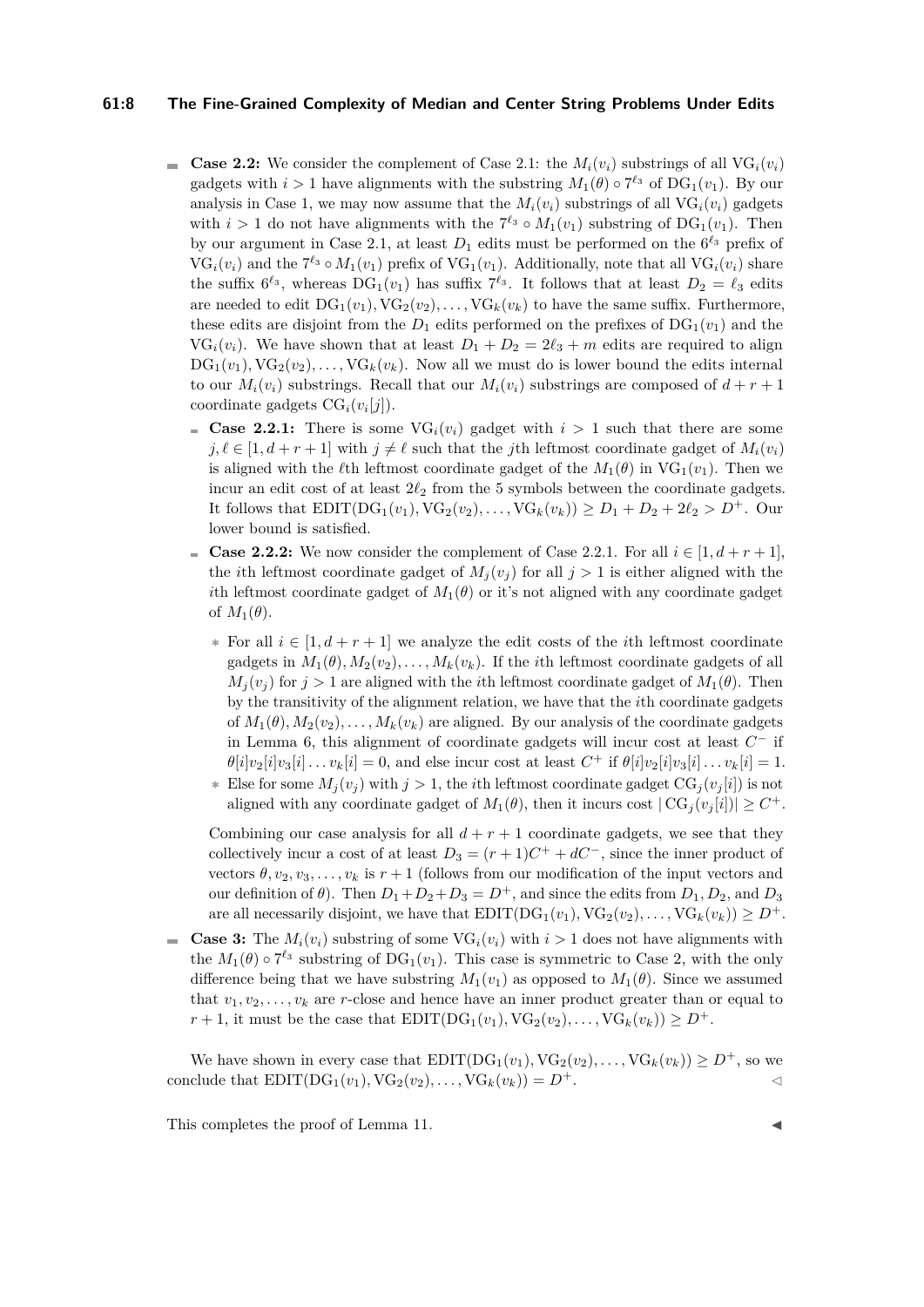## **2.4 Set level reduction**

In this step of the reduction we will construct our final strings  $T_1, T_2, \ldots, T_k$  that can detect *r*-far vectors in our input sets  $S_1, S_2, \ldots, S_k$ . We will accomplish this by embedding in string  $T_i$  the vector level gadgets of the vectors belonging to set  $S_i$  for  $i \in [1, k]$ . Then if an *r*-far collection of vectors exists, we can align their corresponding vector gadgets and give our strings  $T_1, T_2, \ldots, T_k$  a "lower" median edit distance.

We will construct our final strings in several steps. We start by padding our vector level gadgets to discourage them from aligning with more than one vector level gadget in any given string. We define integer parameter  $\ell_4 = 10000k^4 d\ell_3$ , and we add a new padding symbol 8 to our alphabet. For all  $v \in \{0, 1\}^{d+r+1}$ , let

$$
\text{DG}_1'(v) \coloneqq 8^{\ell_4} \circ \text{DG}_1(v) \circ 8^{\ell_4} \quad \text{ and } \quad \text{VG}_i'(v) \coloneqq 8^{\ell_4} \circ \text{VG}_i(v) \circ 8^{\ell_4} \quad \text{ for } i \in [1, k]
$$

We now concatenate our vector level gadgets  $DG'_1$  and  $VG'_i$ . Define

$$
P_1 \coloneqq \bigcirc_{v \in S_1} \mathrm{DG}'_1(v) \quad \text{ and } \quad P_i \coloneqq \bigcirc_{v \in S_i} \mathrm{VG}'_i(v) \quad \text{ for } i \in [2, k]
$$

Strings  $P_1, P_2, \ldots, P_k$  now contain all the vectors from our input sets. However, they are not sufficient to complete the reduction. To solve *k*-Most-Orthogonal-Vectors we must be able to check all  $n^k$  collections of vectors in  $S_1 \times S_2 \times \cdots \times S_k$  for *r*-far-ness. Likewise, we must be able to align all  $n^k$  corresponding vector level gadgets in our final strings. In  $P_1, P_2, \ldots, P_k$  this is not always possible without incurring a large additional edit cost. For example, there is no optimal edit sequence of  $P_1, P_2, \ldots, P_k$  that aligns the leftmost vector level gadget of a string  $P_i$  with the rightmost vector level gadget of another string  $P_j$  – the number of insertions or deletions necessary would be too high.

Our strings  $P_1, P_2, \ldots, P_k$  are rigid, but we can give them the freedom to slide around by making the lengths of all strings distinct. Specifically, we will add a varying number of vector level gadgets to each string so that  $P_{i+1}$  will have more vector level gadgets than  $P_i$  for all  $i \in [1, k-1]$ . We define the *dummy vector*  $\phi$  to be a vector of all ones of length  $d+r+1$ . Let

$$
L_1 := \text{VG}'_1(\phi)^{(50k+1)n} \circ \text{DG}'_1(\phi)^{50kn} \quad \text{and} \quad R_1 := \text{DG}'_1(\phi)^{50kn} \circ \text{VG}'_1(\phi)^{(50k+1)n}
$$
  
\n
$$
L_i := \text{VG}'_i(\phi)^{(100k+i)n} \quad \text{and} \quad R_i := \text{VG}'_i(\phi)^{(100k+i)n} \quad \text{for } i \in [2, k]
$$

Strings  $L_i$  and  $R_i$  will pad the left side and the right side of our  $P_i$ .

 $P'_i := L_i \circ P_i \circ R_i$  for  $i \in [1, k]$ 

Observe that string  $P'_{i+1}$  has 2*n* more (dummy) vector level gadgets than  $P'_{i}$  for  $i \in [1, k-1]$ . This gives  $P'_1, P'_2, \ldots, P'_k$  a pyramid-like shape as in Figure [3.](#page-8-0) We will see that this allows the sort of sliding between strings necessary to complete our reduction.

<span id="page-8-0"></span>

**Figure 3** Final strings  $T_1, T_2, \ldots, T_k$  when  $k = 5$  shown from top to bottom. The vector gadgets corresponding to vectors from our input sets are shown in black, whereas the vector gadgets corresponding to dummy vectors  $\phi$  are shown in gray. The special  $\hat{s}_i$  symbols are shown in white.

However, because our strings  $P'_1, P'_2, \ldots, P'_k$  are of different lengths, any complete edit sequence will require inserting or deleting vector level gadgets. This is problematic because it is difficult to reason about the edit costs of our vector level gadgets if they are inserted or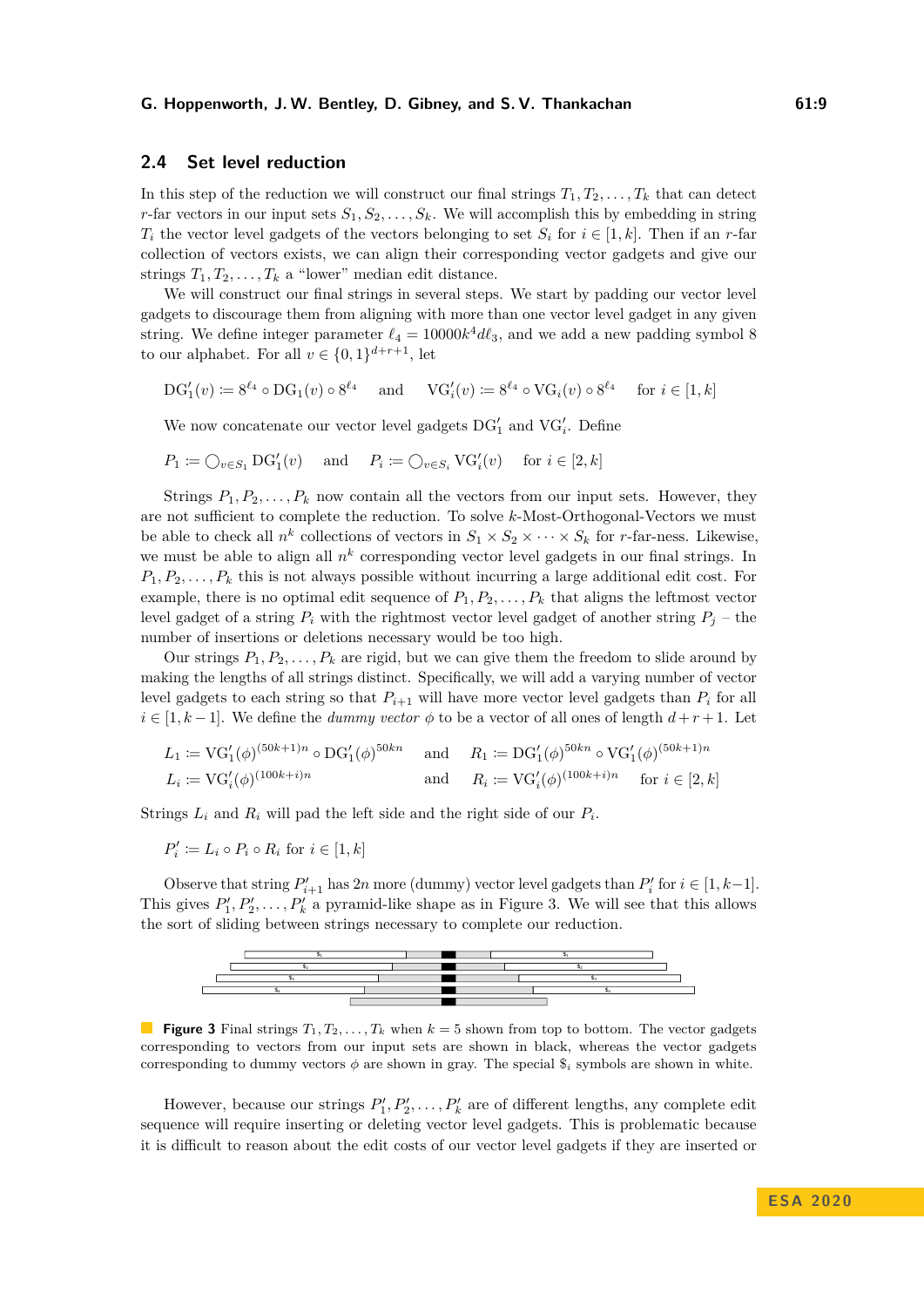## **61:10 The Fine-Grained Complexity of Median and Center String Problems Under Edits**

deleted in the optimal edit sequence. To solve this problem we add special \$*<sup>i</sup>* symbols to our strings. We will see that the  $\$_i$  symbols "absorb" all the edits needed to make the lengths of the final strings equal and that no vector level gadgets will be inserted or deleted in the optimal edit sequence. We add  $\$_1, \$_2, \ldots, \$_{k-1}$  to our alphabet, and we let  $\ell_5 = 1000 k n \ell_4$ . Define

 $T_i := \S_i^{\ell_5} \circ P'_i \circ \S_i^{\ell_5} \quad \text{ for } i \in [1, k - 1]$  and  $T_k := P'_k$ 

This completes the construction of our final strings  $T_1, T_2, \ldots, T_k$ . The length of each string as well as the time for their construction is  $\mathcal{O}(nd^{O(1)})$ . Their properties are summarized in Lemma [14](#page-9-0) and Lemma [15](#page-9-1) (proofs are deferred to Section [2.5](#page-9-2) and Section [2.6,](#page-10-0) respectively).

<span id="page-9-0"></span>**Lemma 14.** For any given sets  $S_1, \ldots, S_k$  such that there is some collection  $v_1, v_2, \ldots, v_k$ *of r*<sup>*-far vectors with*  $v_i \in S_i$  *for*  $i \in [1, k]$ *,* EDIT $(T_1, T_2, \ldots, T_k) ≤ E^-,$  where</sup>  $E^- = D^- + (100kn + n - 1)D^+ + 101k(k - 1)(2k - 1)(d + r + 1)n + 2(k - 1)\ell_5$ .

<span id="page-9-1"></span>**Example 15.** For any given sets  $S_1, S_2, \ldots, S_k$  such that there is no collection  $v_1, v_2, \ldots, v_k$ *of r*-far vectors with  $v_i \in S_i$  for  $i \in [1, k]$ ,  $EDIT(T_1, T_2, \ldots, T_k) = E^+$ , where  $E^+ =$  $E^- + (k-1)$ .

**Figurer 16.** If there is an  $\varepsilon > 0$ , an integer  $k \geq 2$ , and an algorithm that can solve  $k$ *-Median-Edit-Distance on strings, each of length at most n, over an alphabet of size*  $\mathcal{O}(k)$ *in*  $O(n^{k-\epsilon})$  *time, then* SETH *is false.* 

**Proof.** Follows from Lemma [14](#page-9-0) and Lemma [15.](#page-9-1)

## <span id="page-9-2"></span>**2.5 Proof of Lemma [14](#page-9-0)**

**Statement:** For any given sets  $S_1, S_2, \ldots, S_k$  such that there is some collection  $v_1, v_2, \ldots, v_k$ *of r*<sup>*-far vectors with*  $v_i \in S_i$  *for*  $i \in [1, k]$ *,* EDIT $(T_1, T_2, \ldots, T_k) ≤ E^-,$  where</sup>  $E^- = D^- + (100kn + n - 1)D^+ + 101k(k - 1)(2k - 1)(d + r + 1)n + 2(k - 1)\ell_5$ .

To upper bound the median edit distance of  $T_1, T_2, \ldots, T_k$  by  $E^-$ , we must give an edit sequence of at most  $E^-$  edits. Initially, we will only edit the substrings  $P'_1, P'_2, \ldots, P'_k$  and thus exclude the  $\hat{\mathbf{s}}_i$  symbols from consideration. We start by aligning the vector level gadgets.

**Vector Level Gadget Alignment.** We have assumed vectors  $v_1, v_2, \ldots, v_k$  are *r*-far, and we choose to align their corresponding vector level gadgets  $DG_1(v_1), NG_2(v_2), \ldots, NG_k(v_k)$ . We then align the rest of our vector level gadgets using the following rules:

- **1.** Each vector level gadget in  $T_i$  aligns to exactly one vector level gadget in  $T_j$  for  $j > i$ .
- **2.** If two vector level gadgets are adjacent in  $T_i$ , then they will be aligned to adjacent vector level gadgets in  $T_j$  for  $j > i$ .

**Feasibility.** We must demonstrate that this alignment is always achievable no matter how the vector level gadgets of  $v_1, v_2, \ldots, v_k$  are embedded in strings  $T_1, T_2, \ldots, T_k$ . Recall that the vector level gadgets corresponding to vectors from our input sets are located in substrings *P*<sup>*i*</sup> of *T*<sup>*i*</sup> for all  $i \in [1, k]$ . Our construction gives paddings  $L_{i+1}$  and  $R_{i+1}$  exactly *n* more dummy vector level gadgets than  $L_i$  and  $R_i$  respectively for  $i \in [1, k-1]$ . It follows that even if the leftmost (resp. rightmost) vector level gadget in *P<sup>i</sup>* is aligned with the rightmost (resp. leftmost) vector level gadget in  $P_{i+1}$ , the rules above remain satisfied.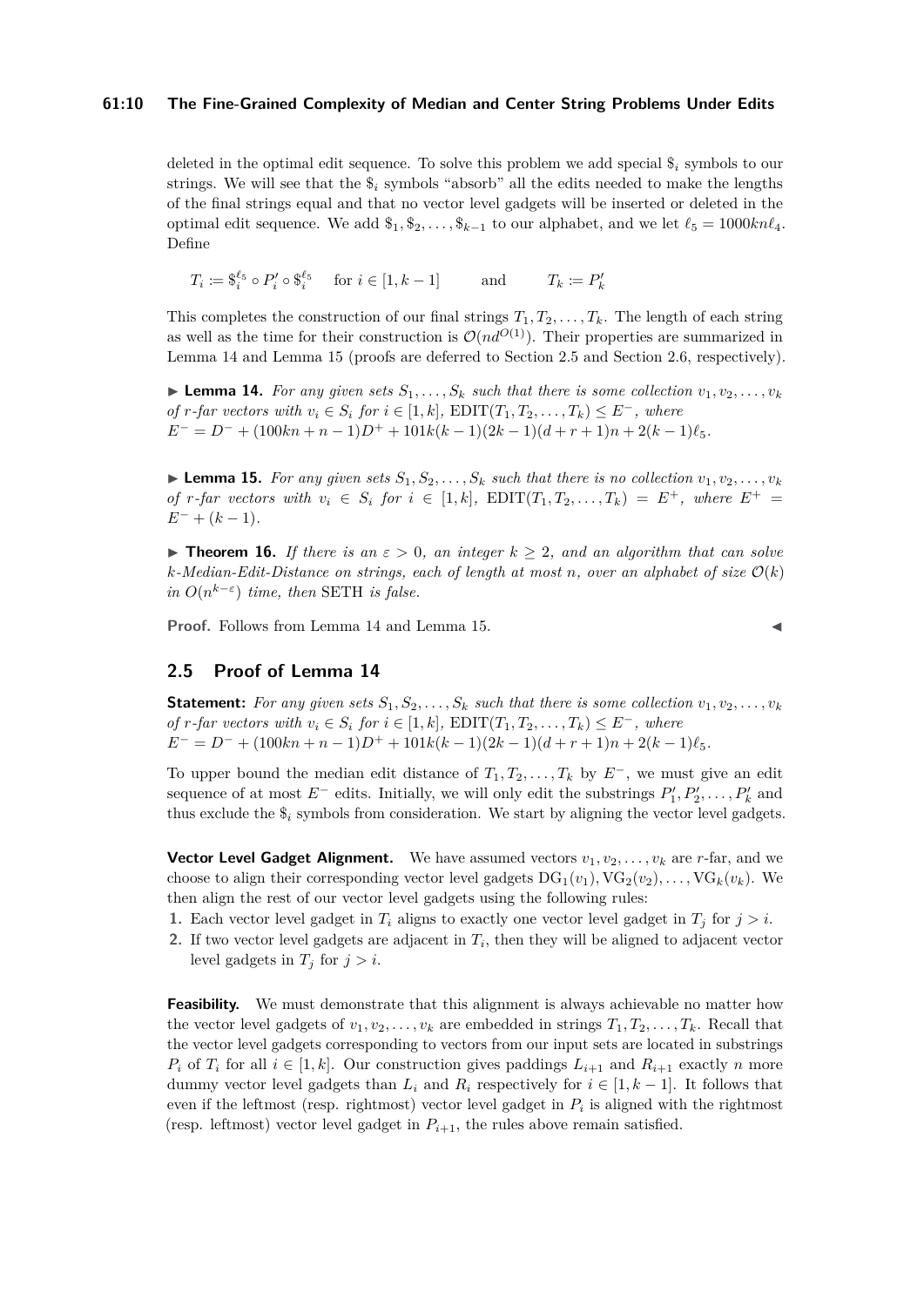**Edit Cost for Vector Level Gadgets.** There are  $100kn + n$  decision gadgets  $DG_1$  in  $T_1$ , so our edit sequence will yield  $100kn + n$  alignments of  $DG_1, VG_2, \ldots, VG_k$ , of which at least one such alignment will have cost *D*<sup>−</sup> and the rest at most *D*<sup>+</sup>. This gives an edit cost of at  $m$ ost  $E_1^- = D^- + (100kn + n - 1)D^+$ . At this point, all vector level gadgets in  $P_1, P_2, \ldots, P_k$ have been edited (refer to Figure [4\)](#page-10-1).

<span id="page-10-1"></span>

**Figure 4** Strings  $P'_1$  and  $P'_2$ . All vector gadgets in  $P_2$  align with decision gadgets  $DG_1$  in  $P'_1$ .

Then there are exactly  $2(50k+1)n$  alignments of  $VG_1(\phi)$ ,  $VG_2(\phi)$ , ...,  $VG_k(\phi)$  gadgets, and for all  $i \in [2, k]$  there are exactly 2*n* alignments containing precisely the gadgets  $VG_i(\phi)$ ,  $VG_{i+1}(\phi)$ , ...,  $VG_k(\phi)$ . We will count the minimal number of edits needed to make these dummy vector gadgets identical. Let  $F_i = (d + r + 1)(2k - 1)(k - i)$ .

<span id="page-10-3"></span> $\triangleright$  Claim 17. For all  $i \in [1, k]$ ,  $\text{EDIT}(\text{VG}_i(\phi), \text{VG}_{i+1}(\phi), \dots, \text{VG}_k(\phi)) = F_i$ .

Proof. Each dummy vector gadget  $VG_i(\phi)$  is composed of  $d+r+1$  coordinate gadgets. Each alignment of the coordinate gadgets  $CG_i(1), CG_{i+1}(1), \ldots, CG_k(1)$  will incur  $(2k-1)(k-i)$ total edits, with  $(k-1)(k-i)$  edits from *f* gadgets and  $k(k-i)$  edits from *h* gadgets. 
◯

Denote the sum of the internal edit costs of all alignments of  $\mathrm{VG}_i$ ,  $\mathrm{VG}_{i+1}, \ldots, \mathrm{VG}_k$  gadgets for  $i \in [1, k]$  by

$$
E_2^- = 2(50k + 1)n \cdot F_1 + \sum_{i \in [2,k]} 2n \cdot F_i = 101k(k-1)(2k-1)(d+r+1)n
$$

This completes our edits on all vector level gadgets.

**Total Edit Cost.** All substrings  $P'_1, P'_2, \ldots, P'_k$  have been edited to  $P_1^*, P_2^*, \ldots, P_k^*$ , respectively, so that  $P_i^*$  is a substring of  $P_j^*$  for all  $i < j$ . We will now edit the  $\hat{\mathcal{S}}_i$  symbols in order to complete the edit sequence of  $T_1, T_2, \ldots, T_k$ . In particular, we will edit all *k* strings to be equal to  $P_k^*$  by substituting and deleting  $\hat{\mathbf{s}}_i$  symbols. For the *i*th string, we will perform  $\text{substitutions on } |P_k^*| - |P_i^*| \text{ of the } \$_i$ symbols in } T_i \text{ and delete the remaining } \$_i$ symbols. Since$ we substitute or delete every  $\hat{\mathbf{s}}_i$  symbol, this will incur an edit cost of  $E_3^- = 2(k-1)\ell_5$ . The total number of edits performed in our edit sequence is no more than  $E_1^- + E_2^- + E_3^- = E^-$ . This completes the proof.

## <span id="page-10-0"></span>**2.6 Proof of Lemma [15](#page-9-1)**

**Statement:** For any given sets  $S_1, S_2, \ldots, S_k$  such that there is no collection  $v_1, v_2, \ldots, v_k$  $of$  *r*-far vectors with  $v_i \in S_i$  for  $i \in [1, k]$ ,  $EDIT(T_1, T_2, \ldots, T_k) = E^+ = E^- + (k - 1)$ .

<span id="page-10-2"></span> $\triangleright$  Claim 18. EDIT(*T*<sub>1</sub>*, T*<sub>2</sub>*, . . . , T<sub>k</sub>*) ≤ *E*<sup>+</sup>

Proof. We can achieve this upper bound by giving an edit sequence identical to the edit sequence in Lemma [14.](#page-9-0) Note that the only difference now is that there is no longer an *r*-far collection of vectors, so the edit cost of  $D^-$  in Lemma [14](#page-9-0) is now  $D^+$ . This yields a complete edit sequence with  $E^- + (D^+ - D^-) = E^+$  edits, so our inequality holds.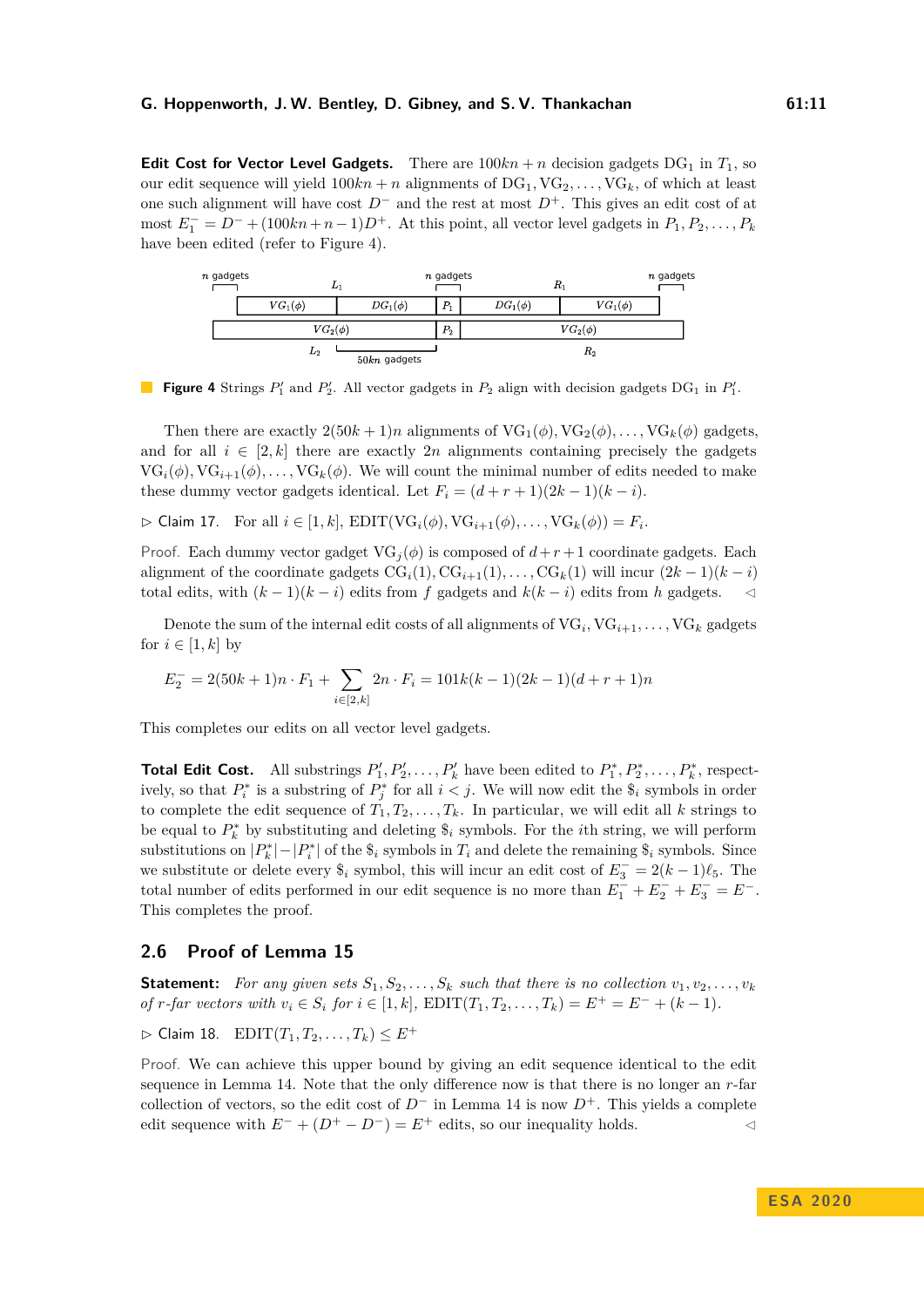#### **61:12 The Fine-Grained Complexity of Median and Center String Problems Under Edits**

We must now prove that  $EDIT(T_1, T_2, \ldots, T_k) \geq E^+$ . Our lower bound on the number of edits comes from two disjoint sources: the edits incurred by the \$*<sup>i</sup>* symbols and the edits incurred by alignments between vector level gadgets.

 $\triangleright$  Claim 19. The  $\hat{\mathfrak{s}}_i$  symbols for  $i \in [1, k-1]$  incur a cost of at least  $E_1^+ = 2(k-1)\ell_5$  edits in a complete edit sequence of  $T_1, T_2, \ldots, T_k$ .

Proof. First note that symbols  $\hat{s}_i$  for  $i \in [1, k-1]$  have  $E_1^+ = 2(k-1)\ell_5$  occurrences in  $T_1, T_2, \ldots, T_k$ . We will show that each of these  $\hat{\mathcal{F}}_i$  symbols incurs one edit and that this edit is disjoint from the edits of any other  $\hat{\mathcal{S}}_j$  symbol. If a  $\hat{\mathcal{S}}_i$  symbol is deleted or substituted, then it certainly incurs one edit. Furthermore, these deletions and substitutions are necessarily disjoint. Otherwise, suppose that a \$*<sup>i</sup>* symbol is not substituted or deleted, but remains unmodified in the edit sequence. Then because there are no  $\hat{\mathcal{S}}_i$  symbols in string  $T_k$ , we must incur at least one edit in  $T_k$ . This edit must be disjoint from any other edits incurred by other  $\hat{\mathbf{s}}_i$  symbols.

Now we will reason about the lower bound on the edits incurred by vector level gadgets by considering every possible configuration of alignments between vector level gadgets. In order to do this, we define a graph *G* whose vertices correspond to vector level gadgets. More specifically, for the *j*th leftmost vector level gadget in  $T_i$ , we add a vertex  $x_i^j$  to *G* for  $i \in [1, k]$ . Thus vertices  $x_i^1, x_i^2, ..., x_i^{(200k + 2i + 1)n}$  correspond to the  $2(100k + i)n + n$  vector level gadgets in *T<sup>i</sup>* from left to right. Now for a particular edit sequence, we define *G* to have an unordered edge  $(x_{i_1}^{j_1}, x_{i_2}^{j_2})$  if the *j*<sub>1</sub><sup>th</sup> vector level gadget of  $T_{i_1}$  is aligned with the *j*<sub>2</sub><sup>th</sup> vector level gadget of  $T_{i_2}$  in the edit sequence. Also, we say that  $x_{i_1}^{j_1}$  and  $x_{i_2}^{j_2}$  are from the same row if  $i_1 = i_2$ .

Every edit sequence now corresponds to a graph *G*. This graph can be decomposed into a set of connected components C. For a component  $c \in \mathcal{C}$ , we define  $\#(c, i)$  as the number of vertices belonging to string  $T_i$  in  $c$ . We say that width $(c)$  of a component  $c$ is  $\max_{i\in[1,k]}\#(c,i)$ . We let |*c*| denote the number of vertices in a component *c*. We now partition  $C$  into the following sets:

 $\mathcal{C}_1$  is the set of all components *c* with width $(c) > 1$ 

 $\mathcal{C}_2$  is the set of all components *c* with width(*c*) = 1 and  $\#(c, k) = 0$ 

 $\mathcal{C}_3$  is the set of all components *c* with width $(c) = 1$  and  $\#(c, k) = 1$ 

<span id="page-11-1"></span>We now lower bound the edit costs of components in  $C_1$ ,  $C_2$ , and  $C_3$ . Let  $Q = 10k d\ell_3$ .

 $\blacktriangleright$  **Lemma 20.** *Every component c* in  $\mathcal{C}_1$  incurs at least  $Q \cdot \text{width}(c)$  *edits.* 

<span id="page-11-0"></span>**Proof.** Because our component *c* is connected, the case illustrated in Figure [5](#page-11-0) must occur at least width(*c*) − 1 times. Then at least  $2\ell_4(\text{width}(c) - 1)$  edits must be performed on the padding 8 symbols between the vector level gadgets of *c*. Observe that because  $\ell_4 > Q$ , this cost is greater than  $Q \cdot \text{width}(c)$ . These edits are disjoint from the edits of the  $\hat{s}_i$  symbols.



**Figure 5** Case: one vector gadget in a string  $T_i$  is aligned with two vector gadgets in a string  $T_i$ . This alignment requires  $2\ell_4$  edits of 8 symbols.

<span id="page-11-2"></span> $\blacktriangleright$  **Lemma 21.** *Every component c in*  $C_2$  *incurs at least Q edits.*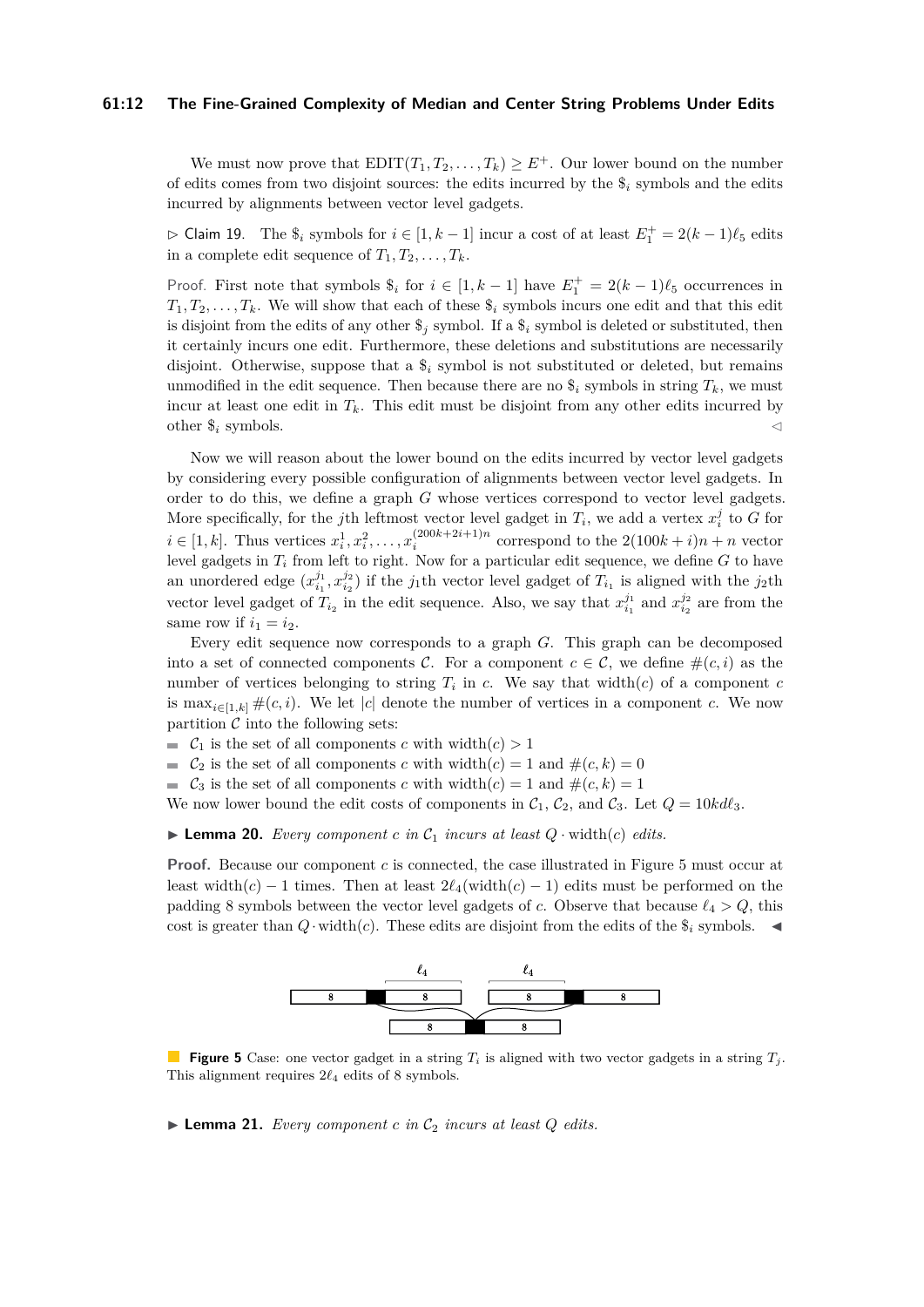**Proof.** By definition, the vector level gadgets in component *c* have no alignments with any vector level gadget  $\text{VG}_k$  in  $T_k$ . It follows that we incur a cost of at least  $|\text{VG}_k| > Q$ . Furthermore, this edit cost is disjoint from the  $E_1^+$  edit cost of our  $\$_i$  symbols because there are no  $\$_i$  symbols in  $T_k$ .

We have given lower bounds for the edit costs of every component in  $C_1$  and  $C_2$ , and these edit costs are disjoint by nature. Now we bound the costs of every component in  $C_3$ . It will be useful to partition the components in  $C_3$  into the following sets:

 $\mathcal{C}_{3,1}$  is the set of all components *c* containing a vertex corresponding to a DG<sub>1</sub> gadget  $\mathcal{C}_{3,2}$  is the remaining components in  $\mathcal{C}_3$ .

<span id="page-12-1"></span> $\blacktriangleright$  **Lemma 22.** All components c in  $C_{3.1}$  incur an edit cost of  $D^+$ .

<span id="page-12-0"></span>**Proof.** Our proof makes use of the following claim.

 $\triangleright$  Claim 23. No optimal edit sequence aligns a decision gadget DG<sub>1</sub> with any  $\hat{\mathcal{S}}_i$  symbol.

Subproof. Suppose some decision gadget  $DG_1$  is aligned with a  $\hat{\mathcal{S}}_i$  symbol in string  $T_i$ for some  $i \in [2, k-1]$ . We will show that this incurs an edit cost greater than our upper bound  $E^+$  established in Claim [18,](#page-10-2) implying this cannot occur in an optimal edit sequence. We may assume w.l.o.g. that  $DG_1$  is aligned with a  $\hat{\mathcal{S}}_i$  symbol on the left side of  $T_i$ . It follows that the substring  $\text{VG}'_1(\phi)^{(50k+1)n}$  of  $T_1$  must occur to the left of the alignment, and the substring  $P_i'$  of  $T_i$  must occur to the right of the alignment (see Figure [4\)](#page-10-1). Then this alignment of  $T_1$  and  $T_i$  has a combined length greater than or equal to  $|\text{VG}'_1(\phi)^{(50k+1)n}| + |P'_i|$ . We observe that  $|\text{VG}'_1(\phi)^{(50k+1)n}| > 100kn\ell_4$  and  $|P'_i| > 400kn\ell_4$ , so our alignment of  $T_1$  and  $T_i$  has a combined length greater than  $500kn\ell_4$ . On the other hand,  $|T_k| = (202k + 1)n| \text{VG}'_k | < 203kn(3\ell_3 + 2\ell_4)$ . Our alignment of  $T_1$  and  $T_i$  must be edited to have the same length as  $T_k$  in every complete edit sequence, so it follows that  $EDIT(T_1, T_i, T_k) > 500kn\ell_4 - 203kn(3\ell_3 + 2\ell_4) = kn(94\ell_4 - 609\ell_3) > 1000k^4 dn\ell_3$ . Then our edit sequence requires  $1000k^4dn\ell_3 + E_1^+ > E^+$  edits, so this alignment cannot occur in an  $\Box$  optimal edit sequence.  $\Box$ 

Let *c* be a component in  $C_{3,1}$ . Suppose  $\#(c, i) = 0$  for some  $i \in [2, k-1]$ . Then by definition, our gadgets in *c* have no alignments with any vector level gadget in *T<sup>i</sup>* . It follows that we must perform at least  $|VG_i| > D^+$  edits among the vector gadgets in *c*. This is because the vector gadgets in  $c$  are either aligned with no symbols in  $T_i$  and therefore require at least | VG*<sup>i</sup>* | insertions or deletions in *c* to make all strings the same length, or the vector gadgets in *c* are aligned exclusively with 8 symbols in  $T_i$  and therefore require at least  $|\text{VG}_i|$ substitutions to make them the same. Note that the vector gadgets in *c* cannot be aligned with any  $\hat{\mathbf{s}}_i$  symbols in  $T_i$  by Claim [23.](#page-12-0) This is key for proving that these edits are disjoint from the  $E_1^-$  cost of editing the  $\$_i$  symbols.

Now consider the case that  $\#(c, i) \neq 0$  for all  $i \in [2, k-1]$ . Then we have that  $\#(c, i) = 1$ for all  $i \in [1, k]$ , and by our analysis in Lemma [14,](#page-9-0) the edit cost of aligning the k vector level gadgets is at least  $D^+$ .

<span id="page-12-2"></span>**Lemma 24.** Let *c* be a component in  $C_{3,2}$  and let  $\lambda = |c|$ , then the edit cost incurred by *the vector gadgets in c is*  $(d+r+1)(2k-1)(\lambda-1)$ *.* 

**Proof.** Here we make use of the following claim, which has proof similar to Claim [23.](#page-12-0)

 $\triangleright$  Claim 25. Let  $v_i \in S_i$  for some  $i \in [2, k]$ , then no optimal edit sequence aligns the vector gadget  $VG_i(v_i)$  in  $T_i$  with a  $\$_1$  symbol in  $T_1$ , nor a dummy vector gadget  $VG_1(\phi)$  in  $T_1$ .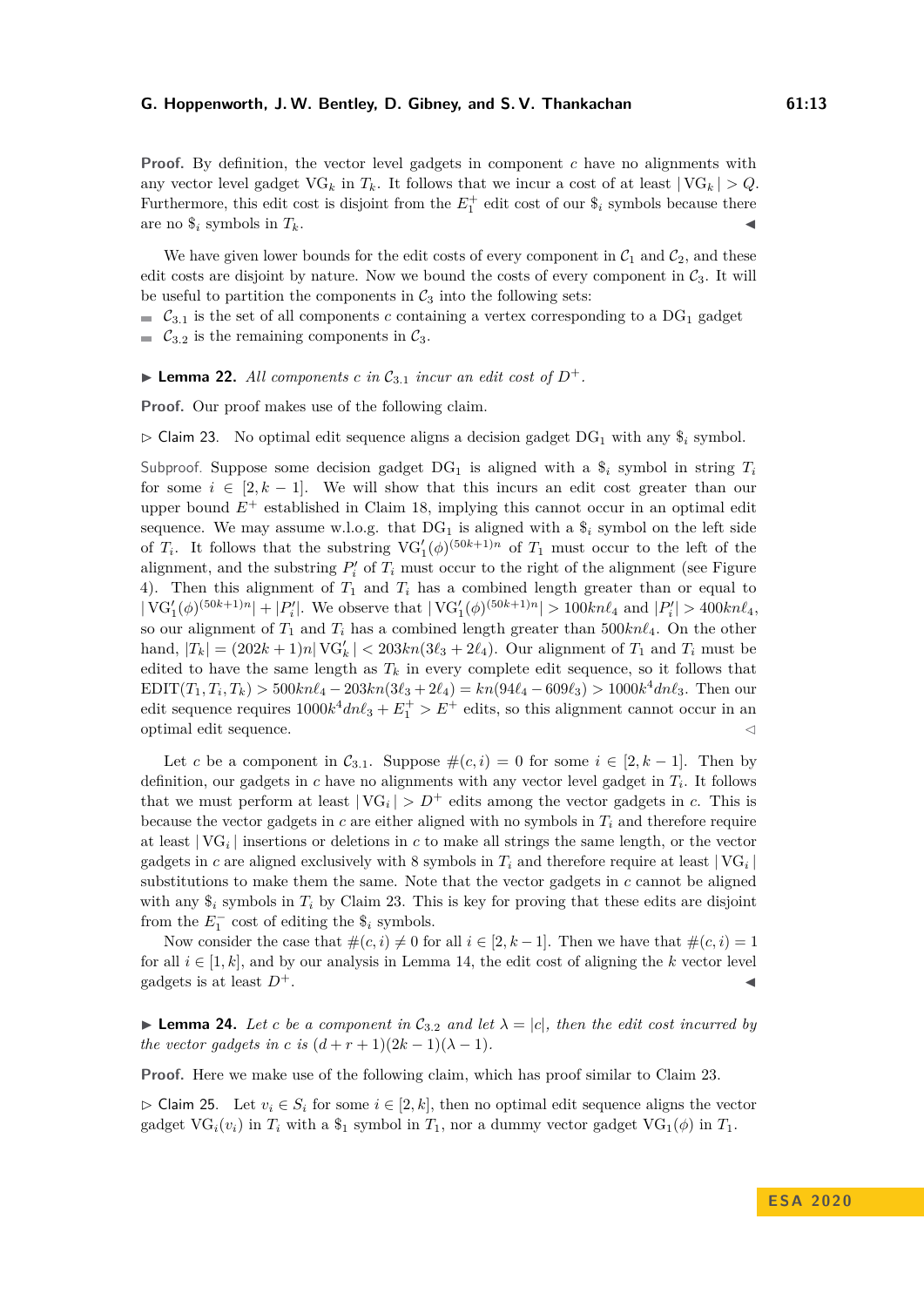## **61:14 The Fine-Grained Complexity of Median and Center String Problems Under Edits**

Subproof. Suppose some vector gadget  $\text{VG}_i(v_i)$  in string  $T_i$  with  $i \in [2, k]$  and  $v_i \in S_i$  is aligned with a dummy vector gadget  $VG_1(\theta)$  in string  $T_1$ . We will show that this incurs an edit cost greater than our upper bound  $E^+$ , implying this cannot occur in an optimal edit sequence. We may assume w.l.o.g. that  $VG_i(v_i)$  is aligned with a  $VG_1(\theta)$  gadget on the left side of  $T_1$ . It follows that the substring  $L_i$  of  $T_i$  must occur to the left of the alignment and the substring  $DG'_1(\phi)^{50kn} \circ P_1 \circ R_1$  of  $T_1$  must occur to the right of the alignment. Then we can consider this alignment of  $T_i$  and  $T_1$  to have a combined length greater than or equal to  $|L_i| + |\mathrm{DG}'_1(\phi)^{50kn} \circ P_1 \circ R_1|.$ 

We observe that  $|L_i| > 200kn\ell_4$  and  $|DG'_1(\phi)^{50kn} \circ P_1 \circ R_1| > 400kn\ell_4$ , so our alignment of  $T_i$  and  $T_1$  has a combined length greater than  $600kn\ell_4$ . On the other hand,  $|T_k|$  $(202k + 1)n| \text{VG}'_k | < 203kn(3\ell_3 + 2\ell_4).$ 

Our alignment of  $T_i$  and  $T_1$  must be edited to have the same length as  $T_k$  in every complete edit sequence, so it follows that  $EDIT(T_1, T_i, T_k) > 600kn\ell_4 - 203kn(3\ell_3 + 2\ell_4)$  $kn(194\ell_4 - 609\ell_3) > 1000k^4dn\ell_3$ . Then our edit sequence requires  $1000k^4dn\ell_3 + E_1^+ > E^+$ edits, so this alignment cannot occur in an optimal edit sequence. It follows that  $VG_i(v_i)$  in *T<sub>i</sub>* cannot align with a VG<sub>1</sub>( $\theta$ ) gadget (and by extension a  $\$_{1}$  symbol) in *T*<sub>1</sub>.

Let *c* be in  $C_{3,2}$ . Suppose there is some  $v_i \in S_i$  for  $i \in [2, k]$  such that vector gadget  $\mathrm{VG}_i(v_i)$  corresponds to a vertex in component *c*. Then the gadgets in our component cannot align with any decision gadgets  $DG_1$ , vector gadgets  $VG_1(\phi)$ , or  $\$_1$  symbols in  $T_1$ . It follows that we must perform at least  $|\text{VG}_i|$  >  $(d+r+1)(2k-1)(\lambda-1)$  insertions in  $T_i$ . Else, all vertices in component *c* correspond only to vector gadgets  $\mathrm{VG}_i(\phi)$  for  $i \in [1, k]$ . By a similar argument as in Claim [17,](#page-10-3) the edit cost of component *c* is  $(d + r + 1)(2k - 1)(\lambda - 1)$ .

We have lower bounded the edit cost of all components in  $C_1$ ,  $C_2$ , and  $C_3$ . Now we must combine our component level arguments to obtain an overall lower bound on the edit cost. Let  $W = \sum_{c \in C_1 \cup C_2} \text{width}(c)$ . Then we know that the components in  $C_1 \cup C_2$  incur a cost of at least  $E_2^+ = \widetilde{WQ}$  edits by Lemma [20](#page-11-1) and Lemma [21.](#page-11-2)

We now lower bound the total number of edits from components in  $C_3$ . Note that components in  $C_{3,1}$  incur a much higher cost than components in  $C_{3,2}$ . Then to lower bound the edits in  $C_3$ , we must assume the least possible number of components in  $C_{3,1}$ . There are  $(100k+1)n$  decision gadgets DG<sub>1</sub> in our final strings and at most *W* decision gadgets in components in  $C_1 \cup C_2$ , so there must be at least  $Z_1 = (100k + 1)n - W$  components in  $C_{3,1}$ . Note that if  $W \ge (100k + 1)n$ , then  $E_1^+ + E_2^+ \ge E^+$ , so we may assume  $Z_1$  is positive. Then components from  $C_{3,1}$  incur a cost of at least  $E_3^+ = Z_1 D^+$  by Lemma [22.](#page-12-1)

There are at most  $V_0 = kW$  vertices in components in  $C_1 \cup C_2$ , and there are at most  $V_1 = kZ_1$  vertices in  $C_{3,1}$ . Furthermore, there are  $k(201k + 2)n$  vertices in our graph *G*. It follows that there must be at least  $V_2 = k(201k + 2)n - V_1 - V_0 = k(101k + 1)n$  vertices in all components in  $\mathcal{C}_{3,2}$ .

Because our edit cost lower bound for every component in  $C_{3,2}$  is linear in the component size, we have the following.

<span id="page-13-0"></span> $\triangleright$  Claim 26. Suppose there are *Z* components in  $C_{3,2}$  and a total of *V* vertices in all components in  $C_{3,2}$ . Then the components in  $C_{3,2}$  incur  $(d + r + 1)(2k - 1)(V - Z)$  edits.

Proof. By Lemma [24,](#page-12-2) each component of size  $\lambda$  in  $C_{3,2}$  incurs cost  $(d+r+1)(2k-1)(\lambda-1)$ . Let  $z_i$  denote the size of the *i*th component in  $C_{3,2}$  for  $i \in [1, Z]$ . Then we may sum the edit costs of all components in  $C_{3,2}$ :

$$
\sum_{i \in [1, Z]} (d+r+1)(2k-1)(z_i-1) = (d+r+1)(2k-1)(V-Z)
$$

where  $z_i > 0$  for  $i \in [1, Z]$  and  $z_1 + z_2 + \cdots + z_z = V$ .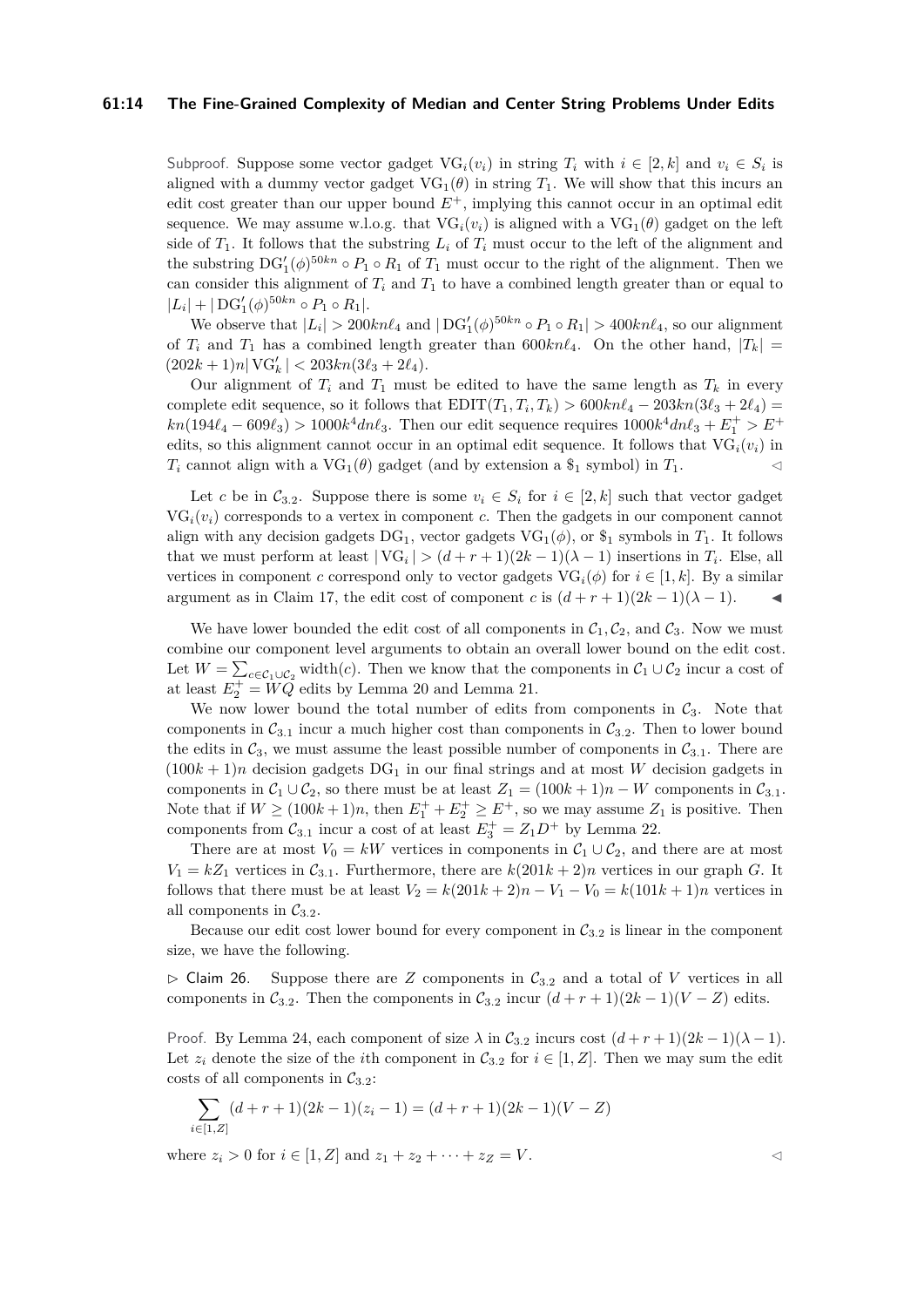Claim [26](#page-13-0) proves that the edit cost of all the components in  $C_{3,2}$  decreases with the number of components *Z*. Then to achieve our lower bound we must upper bound the number of components in  $C_{3,2}$ . There are exactly  $(202k + 1)n$  vector level gadgets in  $T_k$ , so there can be at most  $Z_2 = (202k + 1)n - Z_1$  components in  $C_{3,2}$ . It follows that the total edit cost contributed by the components of  $C_{3,2}$  is at least  $E_4^+ = (d+r+1)(2k-1)(V_2 - Z_2)$ .

Then since the edit costs contributed by  $E_1^+, E_2^+, E_3^+,$  and  $E_4^+$  are disjoint, we achieve a lower bound  $EDIT(T_1, T_2, \ldots, T_k) \ge E_1^+ + E_2^+ + E_3^+ + E_4^+$ . Straightforward calculation will show that  $E_1^+ + E_2^+ + E_3^+ + E_4^+ \ge E^+$  for all  $W > 0$ . It follows that  $EDIT(T_1, \ldots, T_k) = E^+$ .

## **3 Reduction from** *k***-Median-Edit-Distance to** *k***-Center-Edit-Distance**

We now provide a simple, yet previously unknown reduction from *k*-Median-Edit-Distance to *k*-Center-Edit-Distance. Given a set of strings  $X = \{x_1, x_2, \ldots, x_k\}$ , each of length at most *n* over an alphabet  $\Sigma$ , we define another set of strings  $Y = \{y_1, y_2, \ldots, y_k\}$  over an alphabet  $\Sigma' = \Sigma \cup \{\$\}$  (where  $\{\notin \Sigma\}$ ) as follows (fix  $\ell = k^2 n$ ):

$$
y_1 = x_1 \circ \mathcal{S}^{\ell} \circ x_2 \circ \mathcal{S}^{\ell} \circ \cdots \circ \mathcal{S}^{\ell} \circ x_{k-1} \circ \mathcal{S}^{\ell} \circ x_k
$$
  
\n
$$
y_2 = x_2 \circ \mathcal{S}^{\ell} \circ x_3 \circ \mathcal{S}^{\ell} \circ \cdots \circ \mathcal{S}^{\ell} \circ x_k \circ \mathcal{S}^{\ell} \circ x_1
$$
  
\n
$$
\vdots
$$
  
\n
$$
y_k = x_k \circ \mathcal{S}^{\ell} \circ x_1 \circ \mathcal{S}^{\ell} \circ \cdots \circ \mathcal{S}^{\ell} \circ x_{k-2} \circ \mathcal{S}^{\ell} \circ x_{k-1}
$$

Let CENTER-EDIT $(y_1, y_2, \ldots, y_k)$  denote the center edit distance of strings  $y_1, y_2, \ldots, y_k$ . We will prove the following, which will complete the reduction.

<span id="page-14-0"></span> $\blacktriangleright$  **Lemma 27.**  $EDIT(x_1, x_2, \ldots, x_k) = CENTER-EDIT(y_1, y_2, \ldots, y_k)$ 

**Proof.** Suppose that  $EDIT(x_1, x_2, \ldots, x_k) = E$ , and there is an optimal edit sequence on  $x_1, x_2, \ldots, x_k$  that performs  $E_i$  edits on  $x_i$  for  $i \in [1, k]$ . It follows that  $E_1 + E_2 + \cdots + E_k = E$ .

 $\triangleright$  Claim 28. EDIT $(y_1, y_2, \ldots, y_k) = kE$ 

Subproof. It can be seen that  $EDIT(y_1, y_2, \ldots, y_k) \leq kE$  since we may align all \$ symbols in the  $y_i$  in zero edits, and then we have *k* alignments of  $x_1, x_2, \ldots, x_k$  substrings, each incurring *E* edits, for a total of *kE* edits.

Now note that no optimal edit sequence of  $y_1, y_2, \ldots, y_k$  will delete an entire series of \$ symbols because it would incur cost  $\ell$  greater than  $kE$ , our upper bound. It follows that for all  $i \neq j$  the *h*th leftmost series of \$ symbols in  $y_i$  is aligned with the *h*th leftmost series of \$ symbols in  $y_j$  for  $h \in \{1, \ldots, k-1\}$ . Then the \$ alignments "lock" the  $x_i$  substrings into place so that we have *k* alignments of  $x_1, x_2, \ldots, x_k$  substrings, and because no  $x_i$  contains the \$ symbol, it follows that each alignment of the  $x_i$  incurs cost greater than or equal to  $E$ . Then  $EDIT(y_1, y_2, \ldots, y_k) \geq kE$ .

We now have that  $EDIT(y_1, y_2, \ldots, y_k) = kE$ . Furthermore, there is an optimal edit sequence that performs exactly *E* edits on every string in  $y_1, y_2, \ldots, y_k$ . This can be seen because in every alignment of substrings  $x_1, x_2, \ldots, x_k$  in our edit sequence of  $y_1, y_2, \ldots, y_k$ , we may choose to perform  $E_i$  edits on each  $x_i$ . Then there exists an optimal edit sequence where for every string  $y_i$  with  $i \in [1, k]$ , we perform  $E_i + E_{i+1} + \cdots + E_k + E_1 + E_2 + \cdots + E_{i-1} = E$ edits on *y<sup>i</sup>* .

# It follows that CENTER-EDIT $(y_1, y_2, \ldots, y_k) \leq E$ . Furthermore, suppose that CENTER-EDIT $(y_1, y_2, \ldots, y_k) < E$ . Then EDIT $(y_1, y_2, \ldots, y_k) < kE$ , a contradiction. We conclude that CENTER-EDIT $(y_1, y_2, \ldots, y_k) = E$  and our reduction is complete. Note that for all  $i \in [1, k]$ ,  $|y_i| = (k-1)k^2n + kn = \mathcal{O}(n)$ .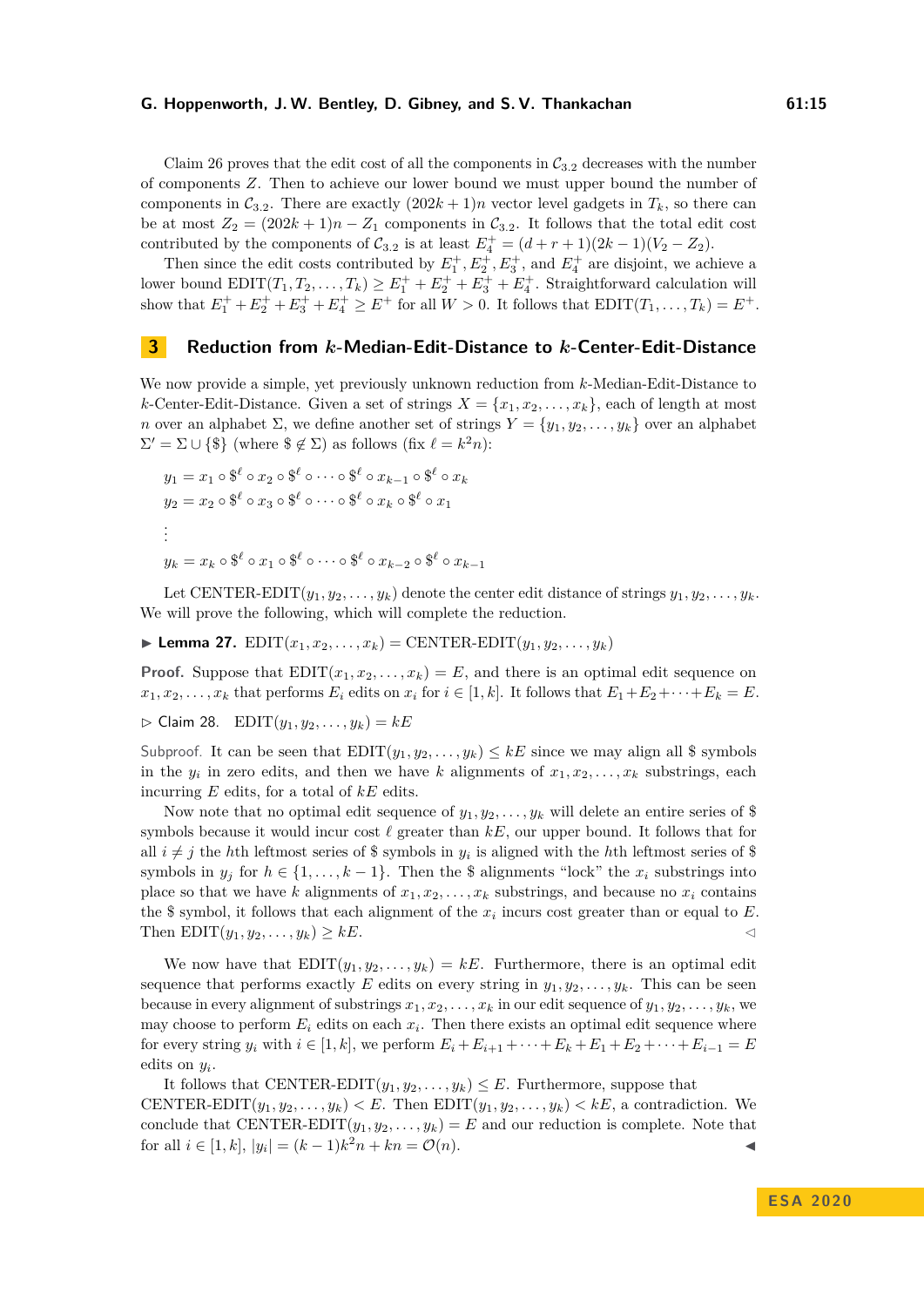## **61:16 The Fine-Grained Complexity of Median and Center String Problems Under Edits**

Lemma [27](#page-14-0) directly implies the following result.

**Figure 129.** If there is an  $\varepsilon > 0$ , a constant  $k > 2$ , and an algorithm that can solve  $k$ *-Center-Edit-Distance on strings, each of length at most n, over an alphabet of size*  $\mathcal{O}(k)$ *in*  $\mathcal{O}(n^{k-\varepsilon})$  *time, then* SETH *is false.* 

## **4 Discussion**

Based on SETH, we have shown conditional hardness results for median string, center string, tree alignment, and bottleneck tree alignment problems, all under edit distance. These results suggest that the algorithms for the median string and tree-alignment problems are optimal (up to logarithmic factors). However, for the center string and bottleneck tree alignment problem, they leave an intriguing gap between the best known upper bounds. For center string (or the star instance of the bottleneck tree alignment) the best known dynamic programming algorithm works in time  $O(n^{2k})$  [\[40\]](#page-18-9), and as far as the authors know, no such algorithm exists for bottleneck tree alignment on more general trees. We conclude by asking: is an  $O(n^k)$  algorithm waiting to be found for these problems, or does there exist a more efficient reduction which can prove that an  $O(n^{2k-\epsilon})$  algorithm is highly improbable?

#### **References**

- <span id="page-15-0"></span>**1** Amir Abboud, Arturs Backurs, Thomas Dueholm Hansen, Virginia Vassilevska Williams, and Or Zamir. Subtree isomorphism revisited. *ACM Trans. Algorithms*, 14(3):27:1–27:23, 2018. [doi:10.1145/3093239](https://doi.org/10.1145/3093239).
- <span id="page-15-5"></span>**2** Amir Abboud, Arturs Backurs, and Virginia Vassilevska Williams. Tight hardness results for LCS and other sequence similarity measures. In *IEEE 56th Annual Symposium on Foundations of Computer Science, FOCS 2015, Berkeley, CA, USA, 17-20 October, 2015*, pages 59–78, 2015. [doi:10.1109/FOCS.2015.14](https://doi.org/10.1109/FOCS.2015.14).
- <span id="page-15-1"></span>**3** Amir Abboud, Karl Bringmann, Danny Hermelin, and Dvir Shabtay. Seth-based lower bounds for subset sum and bicriteria path. In *Proceedings of the Thirtieth Annual ACM-SIAM Symposium on Discrete Algorithms, SODA 2019, San Diego, California, USA, January 6-9, 2019*, pages 41–57, 2019. [doi:10.1137/1.9781611975482.3](https://doi.org/10.1137/1.9781611975482.3).
- <span id="page-15-2"></span>**4** Amir Abboud, Fabrizio Grandoni, and Virginia Vassilevska Williams. Subcubic equivalences between graph centrality problems, APSP and diameter. In Piotr Indyk, editor, *Proceedings of the Twenty-Sixth Annual ACM-SIAM Symposium on Discrete Algorithms, SODA 2015, San Diego, CA, USA, January 4-6, 2015*, pages 1681–1697. SIAM, 2015. [doi:10.1137/1.](https://doi.org/10.1137/1.9781611973730.112) [9781611973730.112](https://doi.org/10.1137/1.9781611973730.112).
- <span id="page-15-6"></span>**5** Amir Abboud, Thomas Dueholm Hansen, Virginia Vassilevska Williams, and Ryan Williams. Simulating branching programs with edit distance and friends: or: a polylog shaved is a lower bound made. In *Proceedings of the 48th Annual ACM SIGACT Symposium on Theory of Computing, STOC 2016, Cambridge, MA, USA, June 18-21, 2016*, pages 375–388, 2016. [doi:10.1145/2897518.2897653](https://doi.org/10.1145/2897518.2897653).
- <span id="page-15-3"></span>**6** Amir Abboud and Virginia Vassilevska Williams. Popular conjectures imply strong lower bounds for dynamic problems. In *55th IEEE Annual Symposium on Foundations of Computer Science, FOCS 2014, Philadelphia, PA, USA, October 18-21, 2014*, pages 434–443, 2014. [doi:10.1109/FOCS.2014.53](https://doi.org/10.1109/FOCS.2014.53).
- <span id="page-15-4"></span>**7** Amir Abboud, Virginia Vassilevska Williams, and Oren Weimann. Consequences of faster alignment of sequences. In Javier Esparza, Pierre Fraigniaud, Thore Husfeldt, and Elias Koutsoupias, editors, *Automata, Languages, and Programming - 41st International Colloquium, ICALP 2014, Copenhagen, Denmark, July 8-11, 2014, Proceedings, Part I*, volume 8572 of *Lecture Notes in Computer Science*, pages 39–51. Springer, 2014. [doi:10.1007/978-3-662-43948-7\\_4](https://doi.org/10.1007/978-3-662-43948-7_4).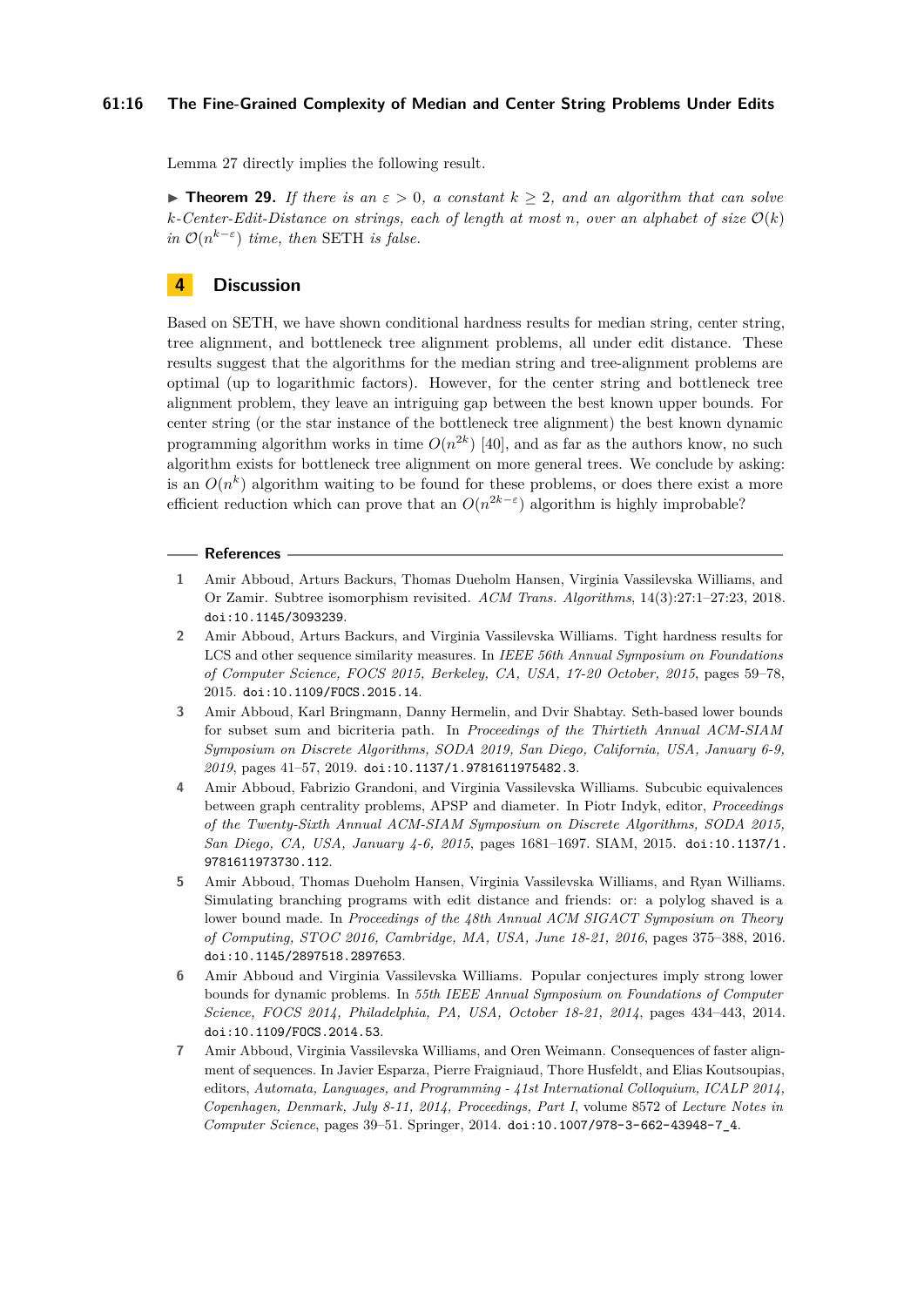- <span id="page-16-3"></span>**8** Amir Abboud, Virginia Vassilevska Williams, and Huacheng Yu. Matching triangles and basing hardness on an extremely popular conjecture. *SIAM J. Comput.*, 47(3):1098–1122, 2018. [doi:10.1137/15M1050987](https://doi.org/10.1137/15M1050987).
- <span id="page-16-8"></span>**9** Arturs Backurs and Piotr Indyk. Which regular expression patterns are hard to match? In *IEEE 57th Annual Symposium on Foundations of Computer Science, FOCS 2016, 9- 11 October 2016, Hyatt Regency, New Brunswick, New Jersey, USA*, pages 457–466, 2016. [doi:10.1109/FOCS.2016.56](https://doi.org/10.1109/FOCS.2016.56).
- <span id="page-16-0"></span>**10** Arturs Backurs and Piotr Indyk. Edit distance cannot be computed in strongly subquadratic time (unless SETH is false). *SIAM J. Comput.*, 47(3):1087–1097, 2018. [doi:10.1137/](https://doi.org/10.1137/15M1053128) [15M1053128](https://doi.org/10.1137/15M1053128).
- <span id="page-16-14"></span>**11** Christina Boucher and Mohamed Omar. On the hardness of counting and sampling center strings. *IEEE/ACM Trans. Comput. Biology Bioinform.*, 9(6):1843–1846, 2012. [doi:10.1109/](https://doi.org/10.1109/TCBB.2012.84) [TCBB.2012.84](https://doi.org/10.1109/TCBB.2012.84).
- <span id="page-16-9"></span>**12** Karl Bringmann. Why walking the dog takes time: Frechet distance has no strongly subquadratic algorithms unless SETH fails. In *55th IEEE Annual Symposium on Foundations of Computer Science, FOCS 2014, Philadelphia, PA, USA, October 18-21, 2014*, pages 661–670, 2014. [doi:10.1109/FOCS.2014.76](https://doi.org/10.1109/FOCS.2014.76).
- <span id="page-16-12"></span>**13** Karl Bringmann and Marvin Künnemann. Quadratic conditional lower bounds for string problems and dynamic time warping. In *IEEE 56th Annual Symposium on Foundations of Computer Science, FOCS 2015, Berkeley, CA, USA, 17-20 October, 2015*, pages 79–97, 2015. [doi:10.1109/FOCS.2015.15](https://doi.org/10.1109/FOCS.2015.15).
- <span id="page-16-10"></span>**14** Karl Bringmann and Marvin Künnemann. Multivariate fine-grained complexity of longest common subsequence. In *Proceedings of the Twenty-Ninth Annual ACM-SIAM Symposium on Discrete Algorithms, SODA 2018, New Orleans, LA, USA, January 7-10, 2018*, pages 1216–1235, 2018. [doi:10.1137/1.9781611975031.79](https://doi.org/10.1137/1.9781611975031.79).
- <span id="page-16-4"></span>**15** Timothy M. Chan and Moshe Lewenstein. Clustered integer 3sum via additive combinatorics. In Rocco A. Servedio and Ronitt Rubinfeld, editors, *Proceedings of the Forty-Seventh Annual ACM on Symposium on Theory of Computing, STOC 2015, Portland, OR, USA, June 14-17, 2015*, pages 31–40. ACM, 2015. [doi:10.1145/2746539.2746568](https://doi.org/10.1145/2746539.2746568).
- <span id="page-16-11"></span>**16** Yi-Jun Chang. Hardness of RNA folding problem with four symbols. *Theor. Comput. Sci.*, 757:11–26, 2019. [doi:10.1016/j.tcs.2018.07.010](https://doi.org/10.1016/j.tcs.2018.07.010).
- <span id="page-16-5"></span>**17** Lijie Chen and Ryan Williams. An equivalence class for orthogonal vectors. In *Proceedings of the Thirtieth Annual ACM-SIAM Symposium on Discrete Algorithms, SODA 2019, San Diego, California, USA, January 6-9, 2019*, pages 21–40, 2019. [doi:10.1137/1.9781611975482.2](https://doi.org/10.1137/1.9781611975482.2).
- <span id="page-16-2"></span>**18** Yen Hung Chen and Chuan Yi Tang. On the bottleneck tree alignment problems. *Inf. Sci.*, 180(11):2134–2141, 2010. [doi:10.1016/j.ins.2010.02.008](https://doi.org/10.1016/j.ins.2010.02.008).
- <span id="page-16-6"></span>**19** Raphaël Clifford, Allan Grønlund, Kasper Green Larsen, and Tatiana Starikovskaya. Upper and lower bounds for dynamic data structures on strings. In Rolf Niedermeier and Brigitte Vallée, editors, *35th Symposium on Theoretical Aspects of Computer Science, STACS 2018, February 28 to March 3, 2018, Caen, France*, volume 96 of *LIPIcs*, pages 22:1–22:14. Schloss Dagstuhl - Leibniz-Zentrum für Informatik, 2018. [doi:10.4230/LIPIcs.STACS.2018.22](https://doi.org/10.4230/LIPIcs.STACS.2018.22).
- <span id="page-16-1"></span>**20** Colin de la Higuera and Francisco Casacuberta. Topology of strings: Median string is npcomplete. *Theor. Comput. Sci.*, 230(1-2):39–48, 2000. [doi:10.1016/S0304-3975\(97\)00240-5](https://doi.org/10.1016/S0304-3975(97)00240-5).
- <span id="page-16-7"></span>**21** Erik D. Demaine, Andrea Lincoln, Quanquan C. Liu, Jayson Lynch, and Virginia Vassilevska Williams. Fine-grained I/O complexity via reductions: New lower bounds, faster algorithms, and a time hierarchy. In Anna R. Karlin, editor, *9th Innovations in Theoretical Computer Science Conference, ITCS 2018, January 11-14, 2018, Cambridge, MA, USA*, volume 94 of *LIPIcs*, pages 34:1–34:23. Schloss Dagstuhl - Leibniz-Zentrum für Informatik, 2018. [doi:](https://doi.org/10.4230/LIPIcs.ITCS.2018.34) [10.4230/LIPIcs.ITCS.2018.34](https://doi.org/10.4230/LIPIcs.ITCS.2018.34).
- <span id="page-16-13"></span>**22** Lech Duraj, Marvin Künnemann, and Adam Polak. Tight conditional lower bounds for longest common increasing subsequence. *Algorithmica*, 81(10):3968–3992, 2019. [doi:10.1007/](https://doi.org/10.1007/s00453-018-0485-7) [s00453-018-0485-7](https://doi.org/10.1007/s00453-018-0485-7).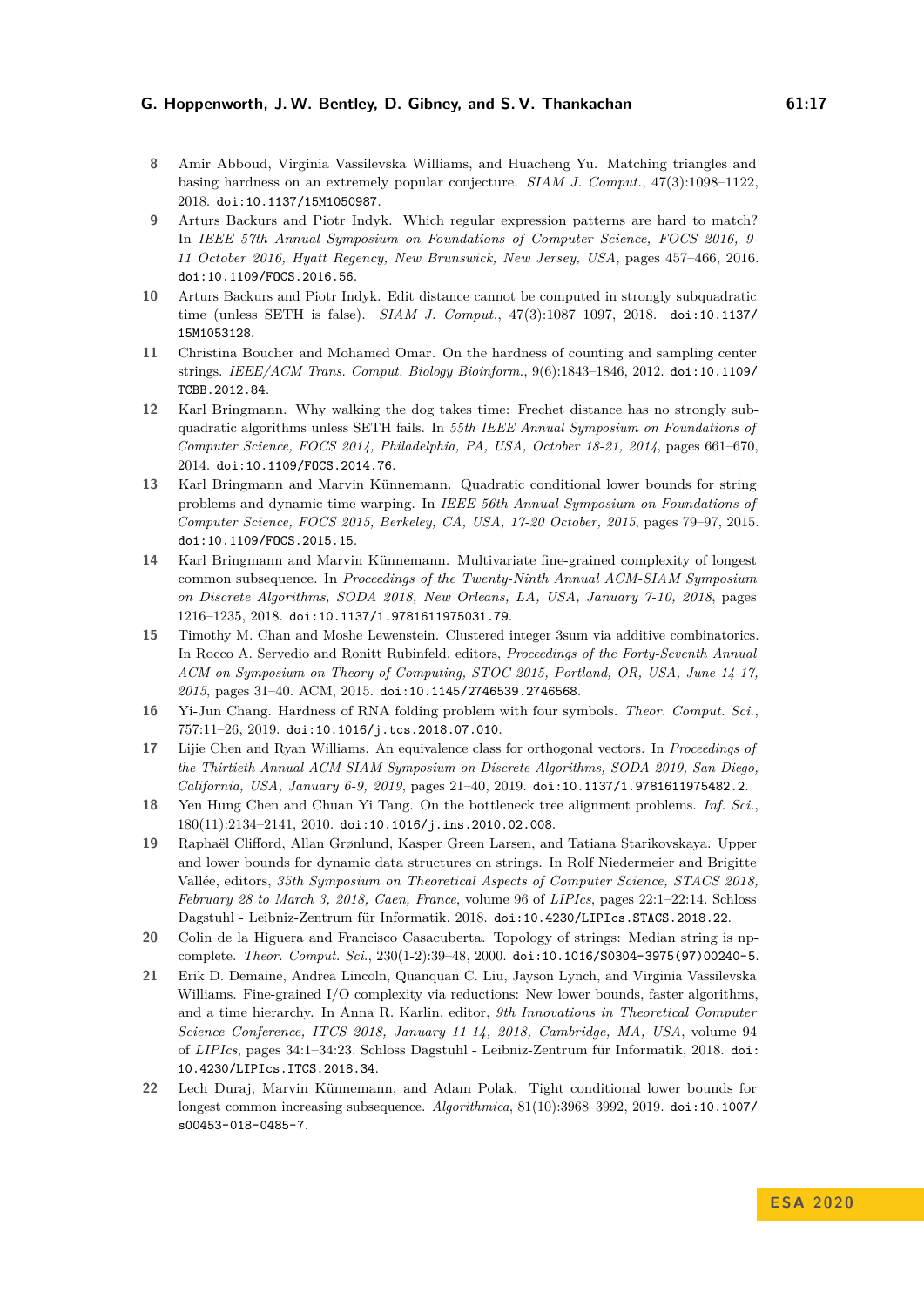## **61:18 The Fine-Grained Complexity of Median and Center String Problems Under Edits**

- <span id="page-17-5"></span>**23** Massimo Equi, Roberto Grossi, Veli Mäkinen, and Alexandru I. Tomescu. On the complexity of string matching for graphs. In Christel Baier, Ioannis Chatzigiannakis, Paola Flocchini, and Stefano Leonardi, editors, *46th International Colloquium on Automata, Languages, and Programming, ICALP 2019, July 9-12, 2019, Patras, Greece*, volume 132 of *LIPIcs*, pages 55:1–55:15. Schloss Dagstuhl - Leibniz-Zentrum für Informatik, 2019. [doi:10.4230/LIPIcs.](https://doi.org/10.4230/LIPIcs.ICALP.2019.55) [ICALP.2019.55](https://doi.org/10.4230/LIPIcs.ICALP.2019.55).
- <span id="page-17-4"></span>**24** Isaac Goldstein, Moshe Lewenstein, and Ely Porat. On the hardness of set disjointness and set intersection with bounded universe. In Pinyan Lu and Guochuan Zhang, editors, *30th International Symposium on Algorithms and Computation, ISAAC 2019, December 8-11, 2019, Shanghai University of Finance and Economics, Shanghai, China*, volume 149 of *LIPIcs*, pages 7:1–7:22. Schloss Dagstuhl - Leibniz-Zentrum für Informatik, 2019. [doi:](https://doi.org/10.4230/LIPIcs.ISAAC.2019.7) [10.4230/LIPIcs.ISAAC.2019.7](https://doi.org/10.4230/LIPIcs.ISAAC.2019.7).
- <span id="page-17-8"></span>**25** Jens Gramm, Rolf Niedermeier, and Peter Rossmanith. Fixed-parameter algorithms for CLOSEST STRING and related problems. *Algorithmica*, 37(1):25–42, 2003. [doi:10.1007/](https://doi.org/10.1007/s00453-003-1028-3) [s00453-003-1028-3](https://doi.org/10.1007/s00453-003-1028-3).
- <span id="page-17-13"></span>**26** Franziska Hufsky, Léon Kuchenbecker, Katharina Jahn, Jens Stoye, and Sebastian Böcker. Swiftly computing center strings. In *Algorithms in Bioinformatics, 10th International Workshop, WABI 2010, Liverpool, UK, September 6-8, 2010. Proceedings*, pages 325–336, 2010. [doi:](https://doi.org/10.1007/978-3-642-15294-8_27) [10.1007/978-3-642-15294-8\\_27](https://doi.org/10.1007/978-3-642-15294-8_27).
- <span id="page-17-9"></span>**27** Franziska Hufsky, Léon Kuchenbecker, Katharina Jahn, Jens Stoye, and Sebastian Böcker. Swiftly computing center strings. *BMC Bioinformatics*, 12:106, 2011. [doi:10.1186/](https://doi.org/10.1186/1471-2105-12-106) [1471-2105-12-106](https://doi.org/10.1186/1471-2105-12-106).
- <span id="page-17-3"></span>**28** Tao Jiang, Lusheng Wang, and Kaizhong Zhang. Alignment of trees - an alternative to tree edit. In Maxime Crochemore and Dan Gusfield, editors, *Combinatorial Pattern Matching, 5th Annual Symposium, CPM 94, Asilomar, California, USA, June 5-8, 1994, Proceedings*, volume 807 of *Lecture Notes in Computer Science*, pages 75–86. Springer, 1994. [doi:10.1007/](https://doi.org/10.1007/3-540-58094-8_7) [3-540-58094-8\\_7](https://doi.org/10.1007/3-540-58094-8_7).
- <span id="page-17-0"></span>**29** Xiaoyi Jiang, Horst Bunke, and Janos Csirik. Median strings: A review. In *Data Mining in Time Series Databases*, pages 173–192. World Scientific, 2004.
- <span id="page-17-1"></span>**30** Teuvo Kohonen. Median strings. *Pattern Recognition Letters*, 3(5):309–313, 1985. [doi:](https://doi.org/10.1016/0167-8655(85)90061-3) [10.1016/0167-8655\(85\)90061-3](https://doi.org/10.1016/0167-8655(85)90061-3).
- <span id="page-17-6"></span>**31** Tsvi Kopelowitz, Seth Pettie, and Ely Porat. Higher lower bounds from the 3sum conjecture. In *Proceedings of the Twenty-Seventh Annual ACM-SIAM Symposium on Discrete Algorithms, SODA 2016, Arlington, VA, USA, January 10-12, 2016*, pages 1272–1287, 2016. [doi:10.1137/](https://doi.org/10.1137/1.9781611974331.ch89) [1.9781611974331.ch89](https://doi.org/10.1137/1.9781611974331.ch89).
- <span id="page-17-7"></span>**32** Robert Krauthgamer and Ohad Trabelsi. Conditional lower bounds for all-pairs max-flow. *ACM Trans. Algorithms*, 14(4):42:1–42:15, 2018. [doi:10.1145/3212510](https://doi.org/10.1145/3212510).
- <span id="page-17-2"></span>**33** Ferenc Kruzslicz. Improved greedy algorithm for computing approximate median strings. *Acta Cybern.*, 14(2):331–339, 1999. URL: [http://www.inf.u-szeged.hu/actacybernetica/edb/](http://www.inf.u-szeged.hu/actacybernetica/edb/vol14n2/Kruzslicz_1999_ActaCybernetica.xml) [vol14n2/Kruzslicz\\_1999\\_ActaCybernetica.xml](http://www.inf.u-szeged.hu/actacybernetica/edb/vol14n2/Kruzslicz_1999_ActaCybernetica.xml).
- <span id="page-17-12"></span>**34** J. Kevin Lanctôt, Ming Li, Bin Ma, Shaojiu Wang, and Louxin Zhang. Distinguishing string selection problems. *Inf. Comput.*, 185(1):41–55, 2003. [doi:10.1016/S0890-5401\(03\)00057-9](https://doi.org/10.1016/S0890-5401(03)00057-9).
- <span id="page-17-10"></span>**35** Ming Li, Bin Ma, and Lusheng Wang. On the closest string and substring problems. *J. ACM*, 49(2):157–171, 2002. [doi:10.1145/506147.506150](https://doi.org/10.1145/506147.506150).
- <span id="page-17-11"></span>**36** Bin Ma and Xiaoming Sun. More efficient algorithms for closest string and substring problems. *SIAM J. Comput.*, 39(4):1432–1443, 2009. [doi:10.1137/080739069](https://doi.org/10.1137/080739069).
- <span id="page-17-14"></span>**37** Hiromitsu Maji and Taisuke Izumi. Listing center strings under the edit distance metric. In *Combinatorial Optimization and Applications - 9th International Conference, COCOA 2015, Houston, TX, USA, December 18-20, 2015, Proceedings*, pages 771–782, 2015. [doi:](https://doi.org/10.1007/978-3-319-26626-8_57) [10.1007/978-3-319-26626-8\\_57](https://doi.org/10.1007/978-3-319-26626-8_57).